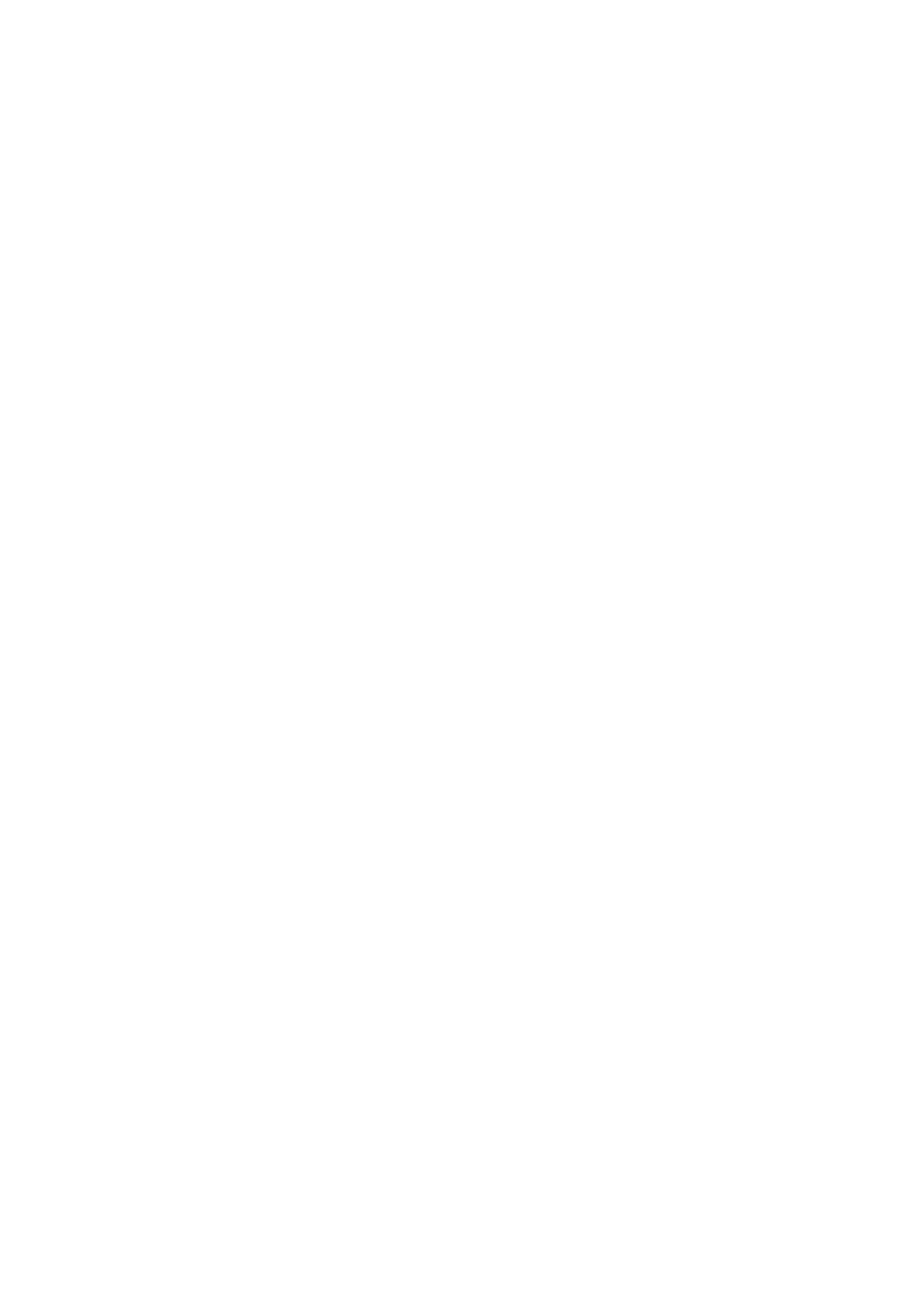*پژوهشنامهٔ انتقادی متون و برنامههای علوم انسانی*، پژوهشگاه علوم انسانی و مطالعات فرهنگی ماهنامهٔ علمی (مقالهٔ علمی ــ پژوهشی)، سال بیستم، شمارهٔ پنجم، مرداد ۱۳۹۹، ۲۰۱–۲۲۱

# نقدی بر کتاب *فیهم علم اجتماعی* از چشمانداز نظريهٔ کنش گر شبکه

رحمان شريفزاده\*

جكيده

کتاب *فهم علم اجتمــاعي* در نقــد رويکردهــاي پوزيتيويســتي بــه علــم اجتمــاعي و نيــز رویکردهای تعینگروانه در علـوم اجتمـاعی ـ چـه تعـینگرایـی زیسـتشـناختی، چـه اجتماعي، و چه روانشناختي \_خوب عمـل مـيكنـد. تريـگ، در سـاحت واقـع گرايـي انتقادی، بسیاری از دوگانگی های رایج را بهخوبی و به تفصیل به نقد مـی کشــد و بــا نقــد دوگانگی واقع گرایی خام/ ناواقع گرایی تلاش میکند، درعین گذار از روش شناسبی هـای خام پوزیتیویستی و واقع گرایان غیرانتقادی، راهی را برای ارزیابی و داوری عقلانـی بـاز کند. بااین حال، چنان که خواهیم دید، ت<sub>ر</sub>یگ روش شناسی اش را خوب نم<u>ی بروران</u>ـد؛ او از عینیت و ارزیابی بی طرفانهٔ عقلانی دم میزند، ولی دستمایهای در اختیار خواننده قرار نمي دهد. ازاين گذشته، فهمي كه از چيستي جامعه و ساختارها و واقعيتهـاي اجتمـاعي دارد ممکن است وجه تجربهگروانهٔ روش شناسی اش را بهخطر بیندازد. همچنین، بعضبی از بحثهای تریگ در حوزهٔ عقلانیت ابهام دارد و در نقد برساختگرایان و نسبیگرایان جندان دقيق عمل نمي كند.

**کلیدواژهها:** علم اجتماعی، راجر تریگ، واقعگرایی انتقادی، نظریهٔ کنش گر شبکه.

\* دکترای فلسفهٔ علم و فناوری، استادیار پژوهشگاه علوم و فناوری اطلاعات ایران (ایرانداک)، Sharifzadeh@irandoc.ac.ir

تاريخ دريافت: ١٣٩٨/١٠/١٥، تاريخ پذيرش: ١٣٩٩/٠٣/١٨

Copyright © 2018, IHCS (Institute for Humanities and Cultural Studies). This is an Open Access article distributed under the terms of the Creative Commons Attribution 4.0 International, which permits others to download this work, share it with others and Adapt the material for any purpose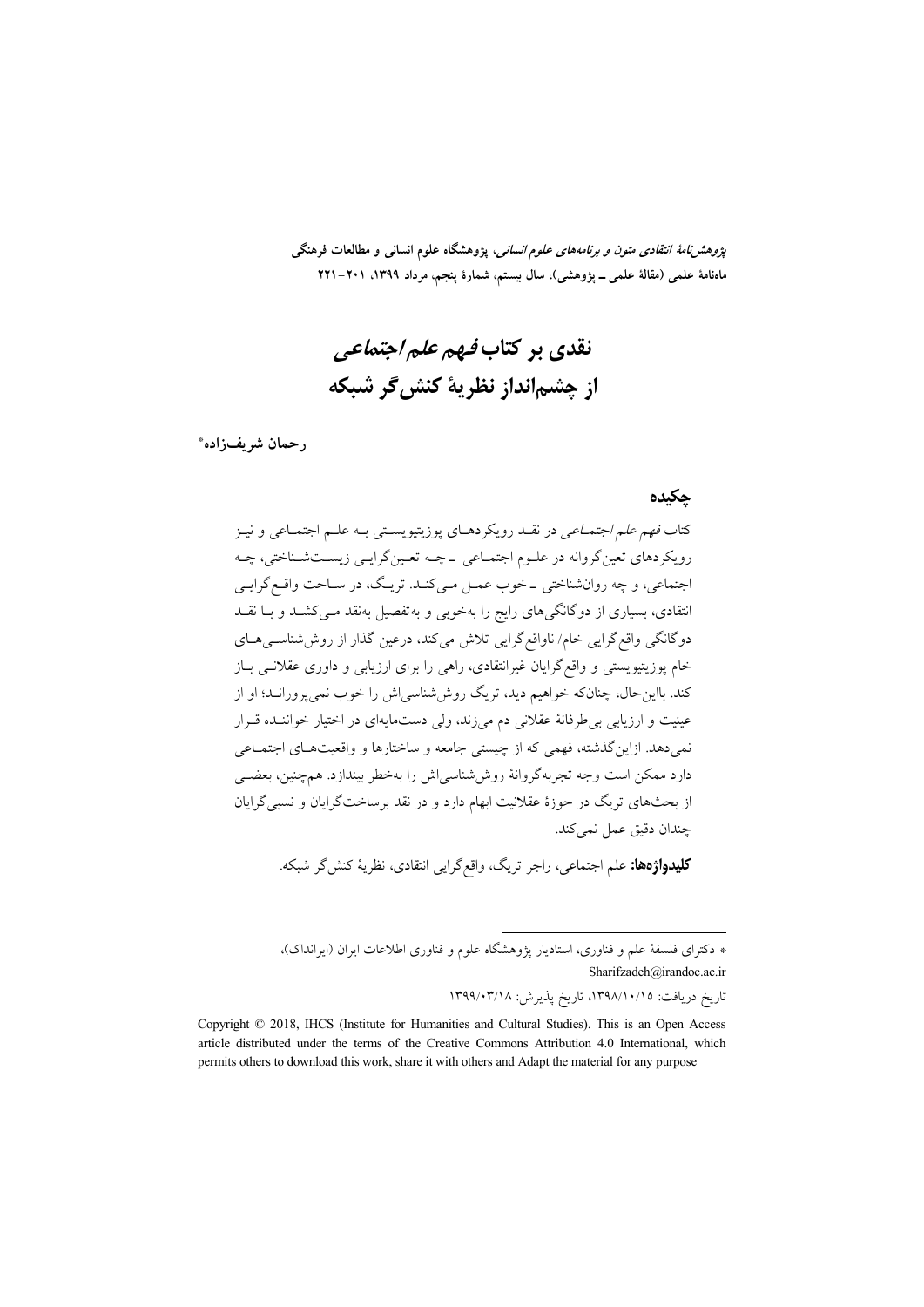#### ۰. مقدمه

کتاب *فهم علم اجتماعی،* نوشتهٔ راجر تریگ (۲۰۰۰)، با ترجمهٔ شـهناز مسـمیپرسـت، را در سال ۱۳۸۲ نشر نی چاپ کرد و در سال ۱۳۹٤ نشر گل|آذین اَن را تجدیــدچاپ کــرد. راجــر تریگ استاد فلسفهٔ دانشگاه وارویک انگلستان است و تابهحال آثـار متعــددی درزمینــههــایی چون فلسفهٔ علم، عقلانيت، علوم اجتماعي، و فلسفهٔ دين و اخلاق بـهچـاپ رسـانده اسـت. بعضی از آثار وی، غیر از کتاب فوق، عبارتاند از *عقلانیت و علم: أيا علم می تواند همهچي*ـز را تبیین کند؟ (۱۹۹۳)؛ عقلانیت و دین: آیا ایمان به عقل نیـاز دارد؟ (۱۹۹۸)؛ دیـن و سـپهر عمومي: أيا ايمان بايد امري خصوصي باشد؟ (٢٠٠٧)؛ و موضوعات اخلاقي (٢٠٠٨).

او در آثارش تلاش میکند تا از هـر نـوع نسـبیگرایـی اجتنـاب کنـد و جـایی را بـرای عقلانیت و داوری بی طرفانه در موضوعات گوناگون علم، دین، اخـلاق بـاز کنـد. در کتـاب فهم *علم اجتماعی* نیز، تریگ درعین دفاع از تمـایز علـوم اجتمـاعی از علـوم طبیعـی سـعی می کند از علمی بودن و عقلانی بودن آن دفاع کند و راه را بر نفوذ نسبی گرایی و شـکاکیت در علوم اجتماعی ببندد. بااین حال، این کتاب ویژگیهای دارد که آن را از بسیاری از کتابهـای مشابه متمایز می کند. مثلاً تریگ در آن حال که می خواهــد از عقلانیــت دفــاع کنــد مواظــب است که در دام رویکردهای بهظاهر مشابه پوزیتیویستی گرفتار نشود. همچنـین، ایــن کتــاب رویکردهای خاصی را در علوم اجتمـاعی ازجملـه رفتـارگرایی، زیسـتشناسـی اجتمـاعی، کارکردگرایی، نظریهٔ بازار، و … بهخوبی بـهنقــد مــی کشــد و تــلاش مــیکنـد از بســیاری از دوگانگیهای رایج گذر کند. درکنار این مزیتها، این کتاب ایـرادات و مشـکلات جـدی|ی هم دارد؛ چنانکه خواهیم دید در نقد بعضـی از مواضـع و اندیشـههـا چنـدان دقیـق عمـل نمی کند و بعضی از مواضع خود را نیز نمی تواند خیلی مستدل و روشن مطرح کنـد. مـن در بخش بعد بعضی از مهمترین مزیتهای این کتاب و در بخش سوم مشکلات و نقـص۵حـای این کتاب را به بحث خواهم گذاشت. درواقع، این کتاب را درقالب این دو بخش روایـت و نقد خواهم کړد.

این کتاب، علی رغم مشکلاتی کـه دارد، گــامی بــهیــیش اســت و مطالعــهٔ آن مــی توانــد بصیرتهای باارزشی را منتقل کند. خانم مسمیپرست، مترجم کتـاب، گرچــه تــلاش کــرده است که معانی بسیاری از جملات را تا جای ممکن بهدرستی منتقل کند، مـتن چنــدان روان نیست و درواقع چندان فارسی نشده است. همین ممکن است خواننـده را در درک برخـی جملات بهسختی بیندازد و از سرعت مطالعهٔ آن بکاهد.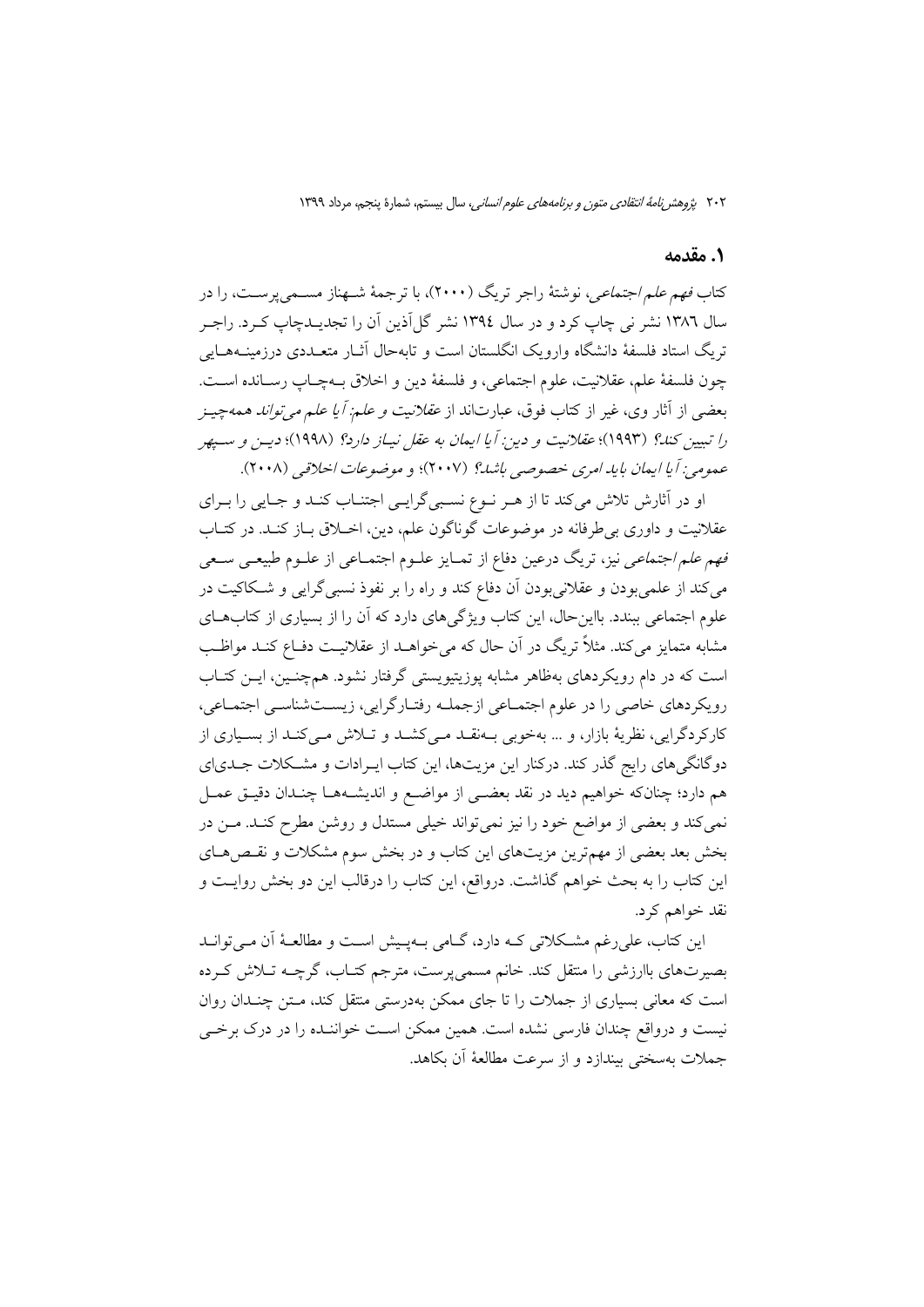قبل از اینکه وارد ارزیابی بحثهای تریگ شویم لازم است که کمی از فضای فکـریای که تریک در آن تنفس میکند، یعنی واقع گرایی انتقادی بسکار، سخن بگـوییم. ایــن کــار بــه فهم بهتر دعاوی تریگ و دقیقترشدن ارزیابی های ما کمک خواهد کرد.

# ۲. واقع گرایی انتقادی بسکا,

واقع گرایی انتقادی بسکار رویکردی در علمشناسی (چه علم طبیعی چه اجتماعی) است ک تلاش میکند وارد دو مسیر، بهزعـم آن، مسـئلهسـاز واقـع گرایــی (خـام یـا غیرانتقـادی) و ناواقع گرایی (non-realism)<sup>\</sup> نشود، بلکه راه میانهای میان این دو جریــان پیــدا کنــد؛ ایــن راه میانه واقع گرایی انتقادی است. اجازه دهید نخست بهاجمال واقع گرایــی و غیرواقــع گرایــی را معرفي كنيم.

متداول است که برای واقع گرایی سه مؤلفهٔ هستیشناختی، سمانتیکی، و معرفتشـناختی را در نظر مي گيرند. واقع گرايي هستي شناختي معتقد به وجود عالم خــارج مســتقل از ســوژهٔ معرفتي است؛ همينجا اشاره كنم كه لزوماً كسي كه واقع گرايي هستي شناختي را نمـي يــذيرد بهمعنای آن نیست که به ایدئالیسم تن داده است. برساختگرایان اجتماعی عموماً بــه وجــود چیزی بیرون از ذهن انسان باور دارند، بااین حـال معتقدنــد کــه چنــانچــه انســان و عوامــل اجتماعی نبودند، جهانی که ما «میشناسیم» طور دیگری میبود (برای مثال، 1999 Bloor). واقع گرایی سمانتیکی می گوید که عبارات علمی بر چیـزی در واقـع دلالـت مـیکننـد، چــه حاوی واژگان دال بر هستومندهای مشاهدهپـذیر باشـند، چـه مشـاهدهناپـذیر. واقـع گرایـی معرفتشناختی مدعی است که نظریههای علمی تصویر کموبیش درستی از واقعیت ارائـه میدهند. بهعبارتی، ما از طریق این نظریهها واقعیت را آنچنانکه هست، کشـف مـیکنـیم و درنتیجه به «معرفت»ی از آن دست می یابیم.

اگر به این سه مؤلفهٔ واقع گرایی یک مؤلفه روششناختی نیـز اضـافه کنـیم، بــهراحتــی می توان مکاتب فلسفی/ اجتماعیای را که ذیل عنوان واقع گرایی قرار دارنـد شناسـایی کـرد. طبق این مؤلفهٔ روششناختی، روشی عینی (یا کموبـیش عینـی فـارغ از ارزش۵هـا، افـراد، و عوامل اجتماعي) براي ارزيابي دعاوي معرفتي وجود دارد يا علي(لاصـول مـي توانــد وجــود داشته باشد. بستهبهاین که ایــن روش چــه باشــد مــیتـوان میــان اســتقراگرایی، پوزیتویســم، ابطالگرایی، برنامههای پژوهشی لاکاتوش را تفکیک کرد.

درمقابل، ناواقع گرایی هر جریـانی اسـت کـه دسـتکـم یکـی از چهـار مؤلفـهٔ فـوق را نمي پذيرد. بنابراين، روشن است كه طيف گستردهاي از جريــانهــا ذيــل نــاواقع گرايــي قــرار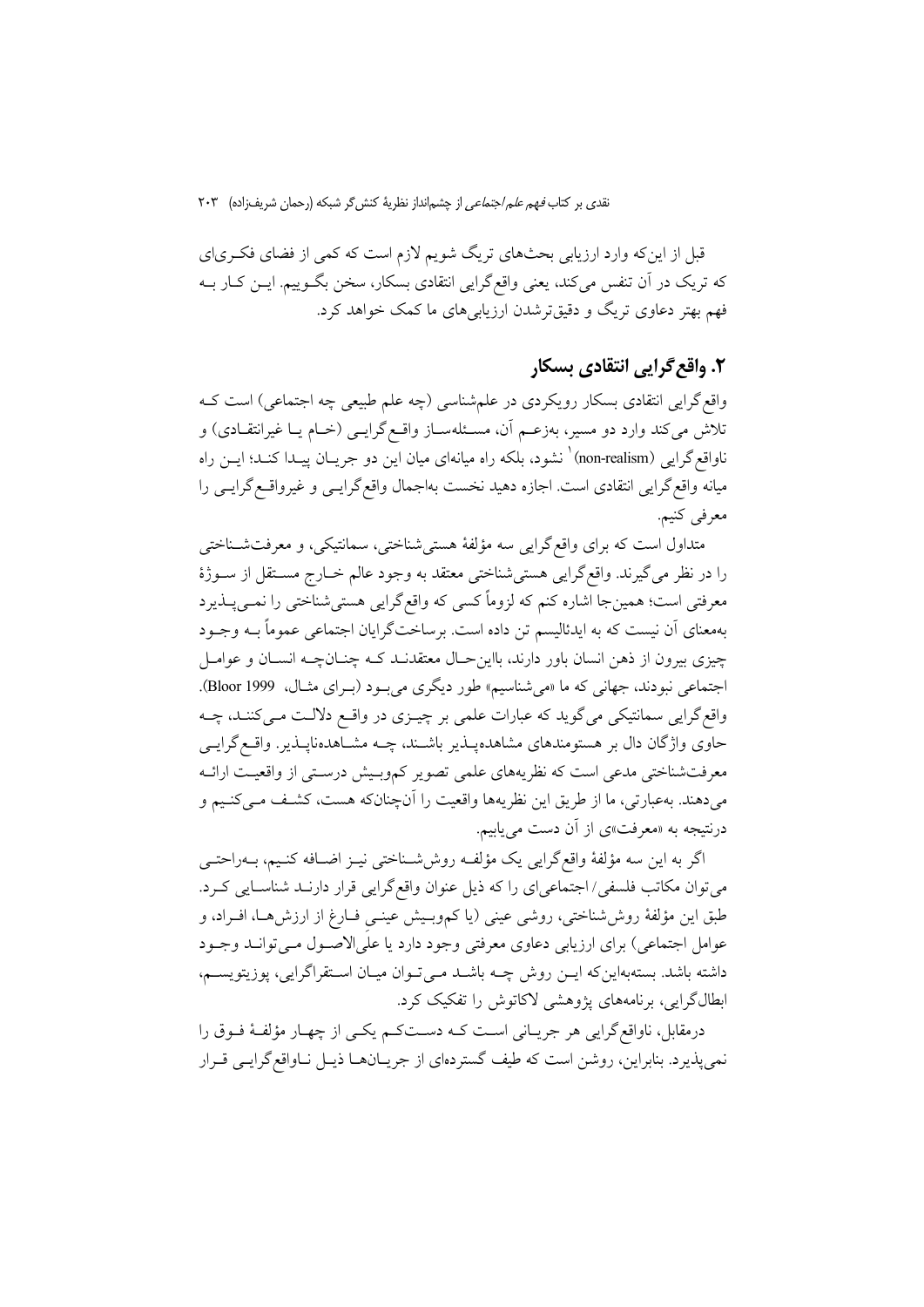خواهند گرفت: ابزارانگاري، قراردادگرايي، ايدئاليسم، برساختگرايي، رويكردهـاي تفهمـي، يستەمدرنيسم، تجربەگرايي اوليە، يساساختارگرايي، پراگماتيسم، و غيره.

انكار مؤلفهٔ هستی شناختی یا به ایدئالیسم می(نجامد یا به برسـاختگرایــی. انكــار مؤلفــهٔ سمانتیکی به ابزارانگاری یا تجربهگرایی برساختی کسانی چـون ون فراســن خـتم مــیشــود. انکار مؤلفهٔ معرفتشناسـی بـاز بـه طیـف گسـتردهای از رویکردهـا، از برسـاختگرایـی و پراگماتیسم گرفته تا جریانهای پستمدرنیسم و فلسـفهٔ قـارهای، مـی|نجامـد. انکـار مؤلفـهٔ روششاختی که برای بحث فعلی ما بسیار مهم است به این نتیجه میانجامـد کـه یـا اصـلاً هیچ روشی برای علم وجود ندارد (فایرابند را در نظر بگیرد) یــا تکثــری از روش۵حـا وجــود دارند و تکثر روش ها معمولاً براساس تکثر جوامع، فرهنگها، زبان، و شـبکههـای تفسـیری تبیین میشوند (Fleetwood 2014). در این حالت، ما با یک نسبی گرایسی در حـوزهٔ عقلانیـت یا یک نسبی گرایی روش شناختی مواجه خواهیم بود. گفتنی است که نـوعی از نسـبی گرایـی (نسبيي گرايسي هستي شـناختي و معرفـتشـناختي) را مـي تـوان نتيجـهٔ انكـار مؤلفـههـاي هستی شناختی و معرفت شناختی نیـز دانسـت. از ایـن جهـت، مـی تـوان گفـت کـه تقابـل واقع گرایی و ناواقع گرایی عبارت است از تقابل مطلق گرایی و نسبی گرایی.

بسکار (1997)، برای اجتناب از دوگانگی واقع گرایـی/ نـاواقع گرایـی و نتیجـهٔ آن، یعنـی مطلقانگاری/ نسبی|نگاری، واقـع گرایــی انتقــادی را مطــرح مــیکنــد. واقــع گرایــی انتقــادی مؤلفههایی از واقع گرایی متداول و ناواقع گرایی را در خود دارد، بااین حال به هیچ کـدام از دو رويكرد فروكاسته نمي شود، يا دستكم ادعا اين است كه چنين نمي شود.

واقع گرایی انتقادی سـه مؤلفـه دارد: واقـع گرایـی هسـتیشـناختی، نسـبیت معرفتـی (epistemic relativity)، و عقلانیت داورانه (judgmental rationality). اجبازه دهیبد ببهترتیب دربارهٔ هریک چند کلمهای سخن بگوییم.

واقع گرايي هستي شناختي: در وهلهٔ اول، بسكار با يک تفکيک کانتي ميان نومن و فنــومن معتقد است كه جهان نومن مستقل از انسان وجود دارد، اما جهان فنــومن وابســته بــه نظريــه است. جهان فنـومن جهـان اقتـران يديـدههـا يـا رخـدادها (event) و جهـان نـومن جهـان مکانیسمهاست. نقد بسکار به هستی شناسی پوزیتیویستی این است کـه ایــن هســتی شناســی خود را به رخدادها و پدیدههای اتمیک محـدود مـیکنـد و بـه لایـهٔ عمیـق و زیـرین ایـن رخدادها، یعنی مکانیسمها، ساختارها، و نیرویهای علی گذر نمی کند (Bahskar 1998).

نسبیت معرفتی: نسبیت معرفتی به این معناست که هیچ دست٫سی مسـتقیمی بــه جهـان نومن وجود ندارد و هر نظام دانش یا معرفتی در دورن یک بافت اجتماعی/فرهنگی/زبــانی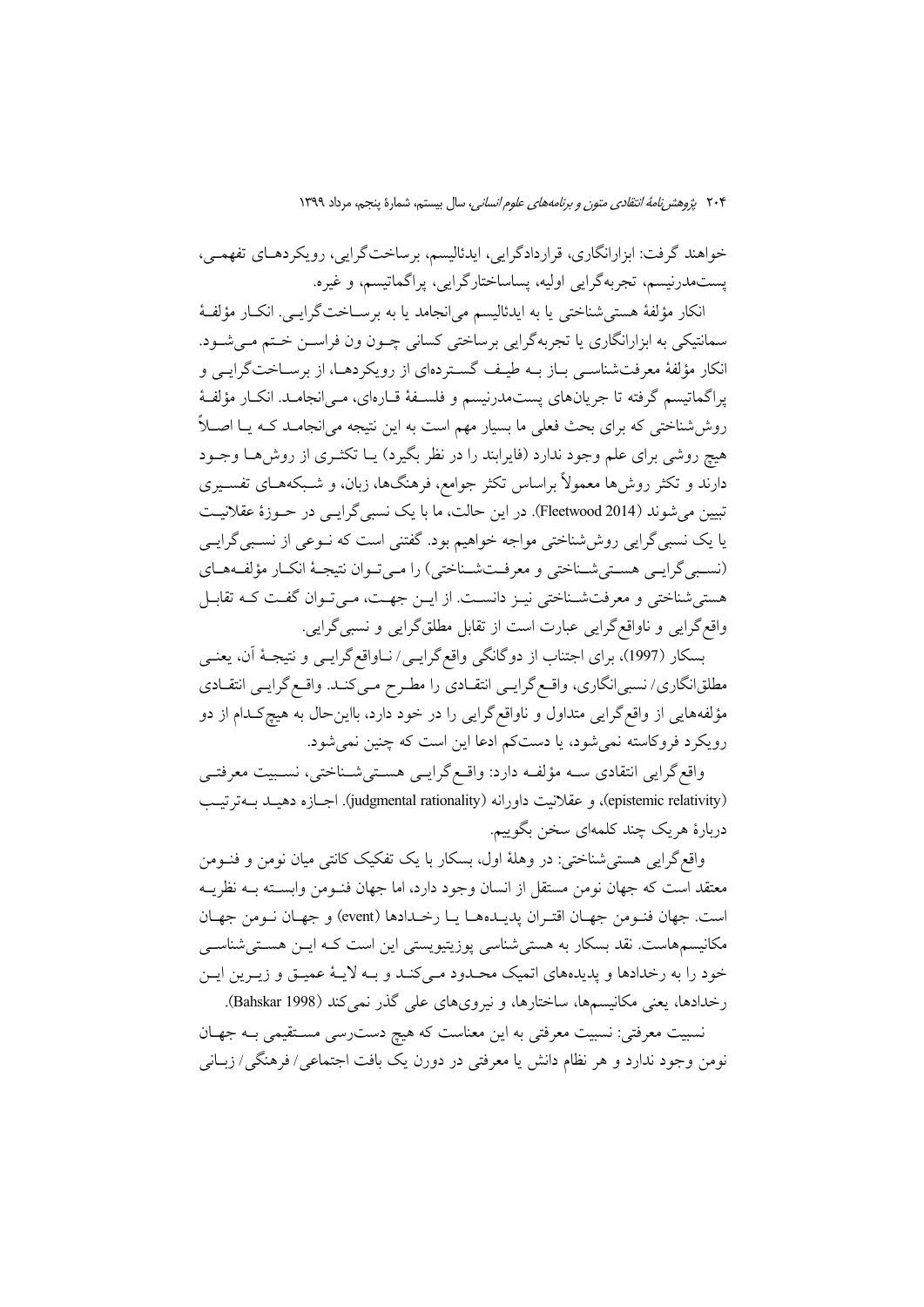ايجاد مي شود يا وقوع (situate) مي يابد. بنابراين، بسته به تكثر نظـامهــاي اجتمــاعي، نسـبيتي مبان نظامهای دانش برقرار است.

با این دو مؤلفه، دیدگاه بسکار در ساحت برساختگرایی اجتماعی قـرار مـیگیـرد، امـا مؤلفة سوم خط وى را از اين جريان جدا مى كند.

عقلانیت داورانه: در نظر بسکار، هرچند نسبیت معرفتی برقـرار اسـت، نسـبیت معرفتــی مســتلزم نســبيت عقلانيــت يـــا نســبي گرايـــي داورانــه (judgmental relativism) نيســت. یژوهش گران یـا دانشــمندان مــی تواننــد بــا اســتفاده از یــکســری اســتدلالهــای بازگشــتی (retroductive)<sup>۲</sup> میان نظریههای رقیب دست به داوری عقلانی بزنند، و از میان آنها بهتــرین را انتخاب و بقيهٔ نظريهها را حذف كنند. نظريهٔ انتخابشده نظريهاي است كه مكانيسمهــايي را كه رخدادها و يديدارها معلول آنها هستند توصيف مي كنند.

بهنظرم، بیش تر بار اهمیت و مقبولیت واقع گرایی انتقادی به دوش عقلانیت داورانه است و اگر عقلانیت داورانه وضوح و توجیه کافی نداشته باشد، بسکار در بهترین حالت مـا را در نسبیت معرفتـی رهـا خواهـد كـرد و وضـعیت وي بهتـر از موقعیـت برسـاختگرایـاني اجتماعیای چون بلور، بارنز و کالینز، شافر، و... نخواهد بود.

من در این جا قصد بررسی تفصیلی عقلانیت داورانهٔ بسکار را ندارم. <sup>۳</sup> این کیار فراتیر از اهداف این مقاله است. بهجای آن، خود را محدود به استدلالی کلی علیـه ســازگاری نســبیت معرفتی و عقلانیت داورانه خواهم کرد. چنانکه در ادامهٔ بحث خــواهیم دیــد، ایــن اســتدلال بهانحای دیگر علیه دعاوی تریگ در کتاب *فهم علم اجتماعی* نیز قابل اطلاق است.

فرض کنید یک برساختگرای اجتماعی به این شکل علیه سازگاری نسـبیت معرفتـی و عقلانیت داورانهٔ سازگار استدلال کند. استدلال وی می تواند دو مقدمهٔ مهم داشته باشد:

١. عملي كردن عقلانيت داورانــه مســتلزم وجــود معيارهــاي فرايــاراديمي/ فــرافرهنگــي/ فرانظريهاي/ فراسيستمي است. وقتي شما مي خواهيد ميان چنـد نظريـه/ تعبيـر/ نظـام رقيـب داوری کنید (چه در علوم طبیعی و چه در علوم اجتماعی) نیاز به معیارهایی است کـه خــود در یک نظریه/ تعبیر/نظام خاص متعین نشده باشـند. درغیــراین٫صــورت، انتخــاب و داوری شما در بهترین حالت مصادرهبهمطلوب خواهد بود. تمام بحثهای کـوون و فایرابنـد و نیـز برساختگرایان اجتماعی درمورد قیاسiباپذیری پارادایمها و نبود معیارهـای فراپـارادایمی در اين جا قابل طرح خواهد بود.

۲. نسبیت معرفتی مستلزم این است که هر باور، معیار، یا سنجهای در یک جامعـه یــا زبــان خاص تعین یافته باشد. بنابراین، نسبیت معرفتی وجود معیارهای فراپارادایمی را انکار می کند.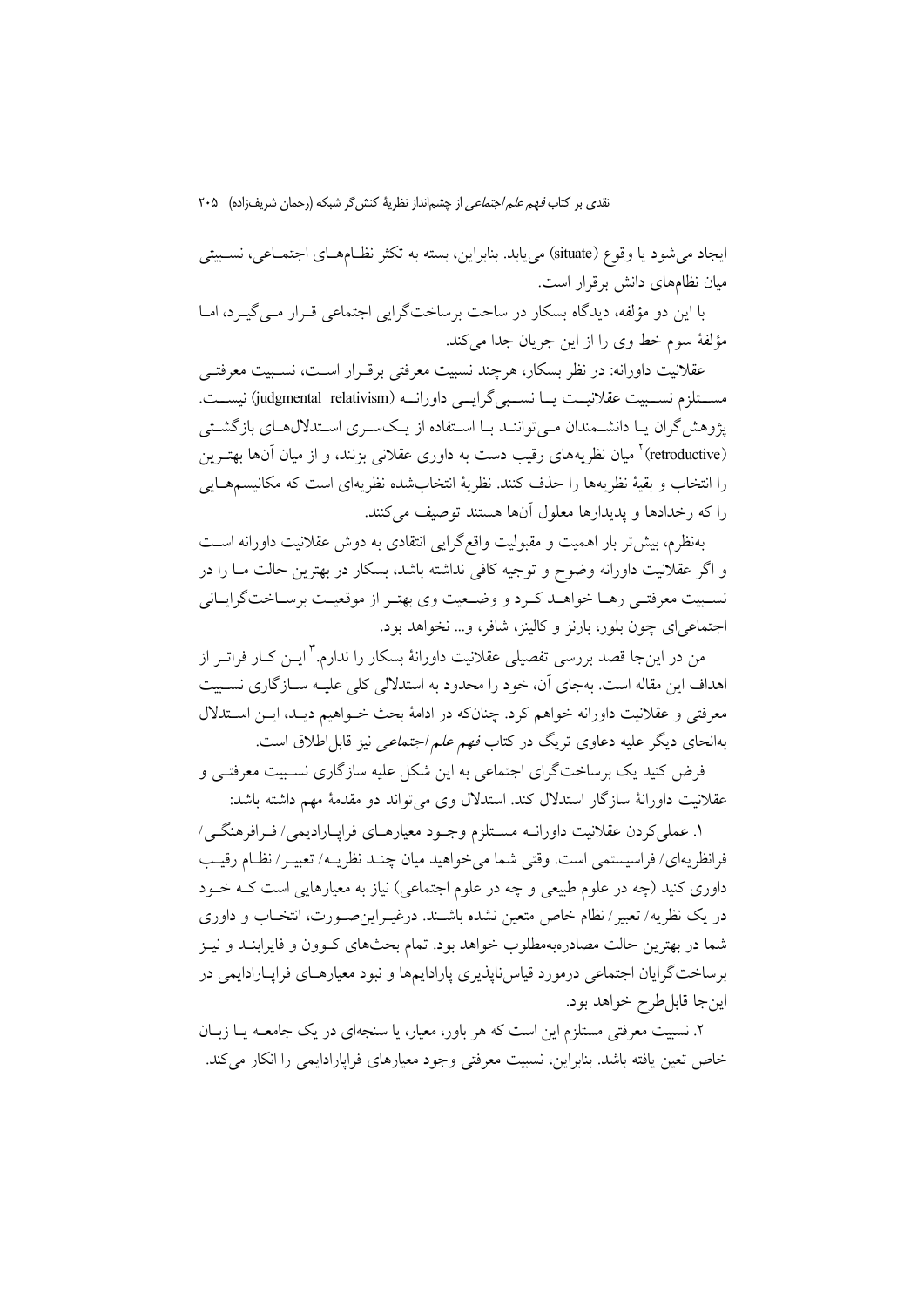بهنظر می رسد این دو مقدمه ناسازگاری نسبیت معرفتـی و عقلانیـت داورانــه را نشــان میدهند. وقتیکه شما میخواهید نظریههای الـف و ب را بـا هـم مقایســه کنیـد و یکــی را براساس استدلالهای عقلانی بر دیگری ترجیح دهید، اولین سؤالی که مطرح مـیشـود ایــن است که معیارها و منابع معرفتی|ی که استدلالهای شما بر آن مبتنی است از کجـا آمـدهانــد. چهار پاسخ محتمل وجود دارد: جامعهٔ الف، جامعهٔ ب، جامعـهٔ ج، یــا هــیچ جامعــهای. اگــر برساخته یکی از الف و ب باشد، استدلالهای شما مصادرهبهمطلوب خواهـد بـود: شـما بـا معیارهای یک جامعه نتیجه می گیرید که نظریهٔ برساختهٔ آن جامعــه بــر دیگــری برتــری دارد. اگر معیارهای شما برساختهٔ جامعـه ج باشـد، شـما دچـار تسلسـل مـیشـوید؛ اکنـون بایـد استدلال های دیگری پیدا کنید که نشان دهند معیارهـای ج بـر معیارهـای الـف و ب برتـری دارند و باز این سؤال طرح میشود که معیارهایی که استدلال اخیرتان بر آنها مبتنی است از كجا آمدهاند؟ از ج؟ از د؟ و… اما اگر معیارهای شــما در ارزیــابی الـف و ب برســاختهٔ هــیچ جامعهای نباشد، دراین صورت بهوضوح نسبیت معرفتی زیرسؤال رفته است.

درواقع، مشکلاتی که در بحث روش شناسی گریبانگیر فیلسوفان علیم کلاسیکی چیون همپل، پوپر، و لاکاتوش ٔ بود در اینجا گریبانگیر بسکار نیز خواهد بــود. تفــاوت بســکار در این است که وی هــمزمـان از نسـبیت معرفتــی و زمینــهمنــدبودن معرفــت نیــز ســخن می گوید، اما این تفاوت زمانی یک امتیاز خواهد بود کـه وی بتوانـد سـازگاری آن را بـا عقلانیت داورانه نشان دهد. بسکار باید بتواند نشان دهد که چگونـه نسـبیت معرفتـی بـه قیاس،اپذیری روش،شناختی منجر نمیشود. وی (1987)، در پاسخ به مسئلهٔ ترجمــهناپــذیری زبان نظریهها و نیم.بندشدن مفاهمه میان مدافعان نظریههـای رقیـب در علـمشناسـی کـوون، تلاش می کند با استفاده از مفهـوم چنــدنظر \_زبــانی (multitheoretic-lingual) یــا دو نظـر\_ زبانی (bitheoretic-lingual) از قیاس ناپذیری گذر کند. چند یا دو نظر\_زبـانی بـودن بـه ایــن معناست که پژوهش گران برای ارزیابی دو یا چند نظریه همهٔ آن نظریهها را فرا بگیرنــد و بــر زبان آنها مسلط شوند. مثلاً، برای ارزیابی فیزیک نیوتن و ارسطو لازم است که فــرد زبــان و مفروضات نظری هر دو نظریه را فرا بگیـرد؛ بــهیــکـمعنــا، در هــر دو جهــان زیســت کنــد. بااین حال، این کار در بهترین حالت ما را از قیاس ناپذیری زبانی می رهاند، نه قیـاس ناپــذیری روششاختی. بهعبارتیدیگر، بسکار سـازوکار فهـم را در اختیـار مـیگـذارد، نــه سـازوکار ارزیابی و داوری را.

با اين مقدمه دربارهٔ واقع گرايبي انتقادي بسكار اجازه دهيد وارد بحثهاي كتاب *فهم علــم اجتماعی* تریگ شویم.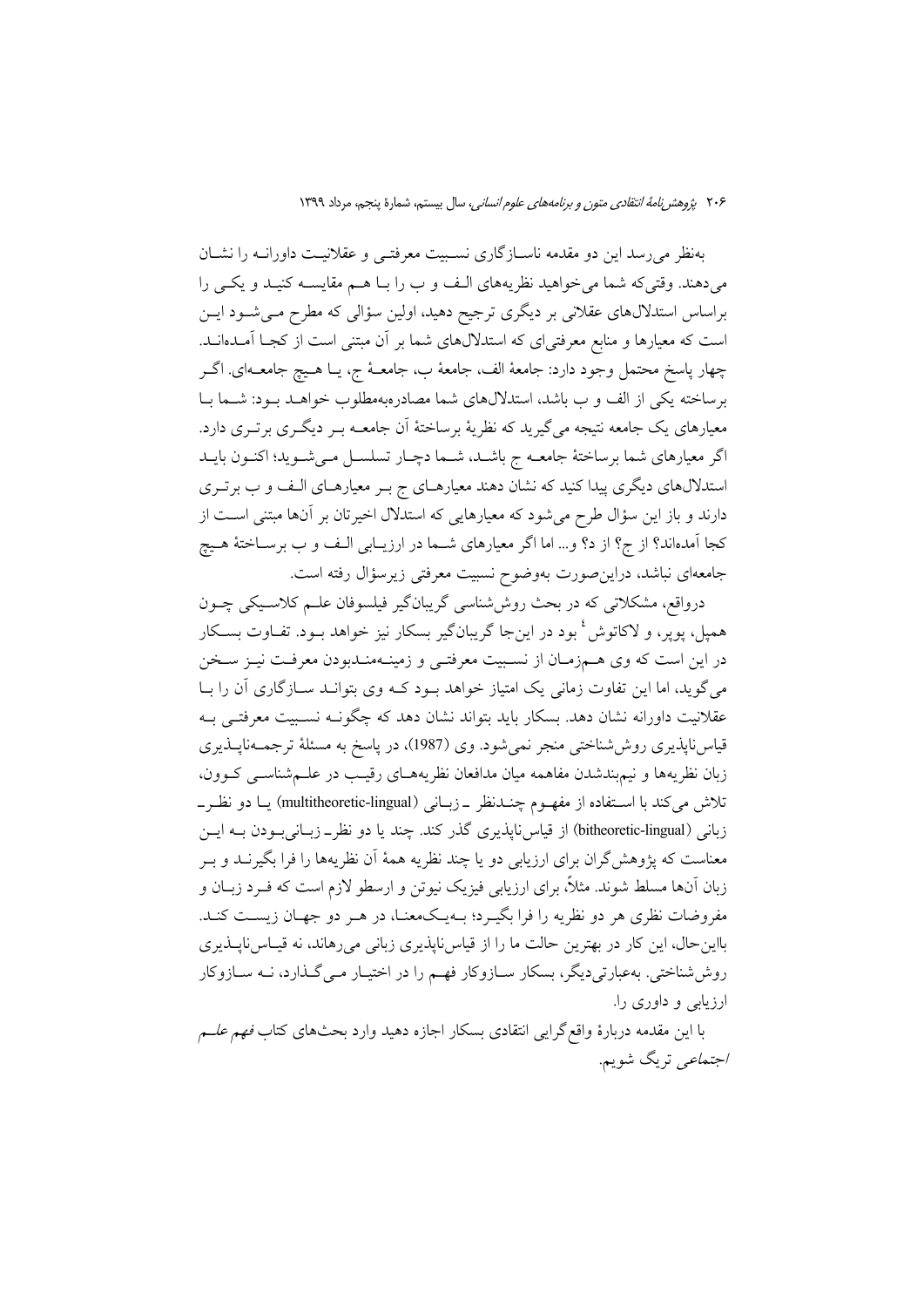### ٣. نقاط قوت كتاب

این کتاب بهنظرم سه ویژگی قابل توجه دارد. نخست این که در روششناسی علـم اجتمـاعی در آن حال که تجربهگرایی پوزیتیویستی را میکوبد، تلاش میکند رویکرد تجربهگروانــهاش را حفظ کند و از انتزاعگرايي بيرهيزد. همين باعث شده است که با مفـاهيم يــا رويکردهــايي كه وجه تجربه گرایانهٔ علوم اجتماعی را تضعیف میكنند، ازجملـه مفهـوم آگـاهی كـاذب يـا ایدئولوژی سر سازش نداشته باشد. دوم اینکه از بسیاری از دوگـانگی۵حـای رایــج در علــوم اجتماعی می گذرد و تلاش می کند راه میانه یـا راه سـومی را در پـیش گیـرد. سـوم ایـن کـه علي رغم اذعان به تفاوتهاي فرهنگي و اجتمــاعي انســانهــا بــر مفــاهيم و عناصــري تكيــه میکند که می تواند مبنایی برای فهم متقابل فـراهم آورد. در ایــن بخــش، جداگانــه ایــن ســه موضوع را مطرح خواهم کرد. این بخش از بحثهـای تریـگ در چهـارچوب تـلاش۱هـای بسکار برای نقد واقع گرایی خام و نتیجهٔ آن یعنی مطلقگرایــی و نیــز تــلاش بــرای گــذار از دوگانگی واقع گرایی ـ ناواقع گرایی می گنجد.

### ۱.۳ روش شناسی

این کتاب با بحثی دربارهٔ چیستی علم أغاز میکند. برایاینکه از علــمبـودن علــم اجتمــاعی دفاع كند، ناچار است نخست تصورات اوليهٔ ما راجع به علــم را بــهچــالش بكشــد. بعضــي وقتها ما انتظاراتي از علم اجتماعي داريم، مانند فارغ ارزش بودن يا داشتن دادههاي ناب که حتی خود علوم طبیعی نیز نمیتوانند ایـن انتظـارات را بـرآورده کننـد. چنـانکـه اشـاره كـرديم، تريـگ بـيرحمانــه تجربــهگرايــي پوزيتيويســم را مــي6وبــد (ص ١٤-١٩)؛ ايــن تجربهگرایی از دادههای محض که بی طرفانه می توانند مبنای داوری باشند سـخن مـی گویـد. از علمی دم می زند که به ارزش های انسانی آغشته نشده است، همچنین این تجربهگرایـی از وحدت علم دفاع میکند و معتقد است که علم طبیعی و اجتماعی معیارها و قواعد مشترکی دارند و باید به یک شکل مطالعه شوند. تریگ بــهکمــک فیلســوفان علمــی، چــون کــواین و ویتگنشتاین، این دعاوی را نقد می کند، اما نتیجهگیریهای کـوون و فایرابنـد را نمـی پـذیرد. وی (چنانکه در بحث بسکار دیدیم) نمی خواهد از اینکه مشاهدهٔ ناب نداریم یا علــم تمامـاً فارغ از ارزش نیست به این نتیجه برسد که نظامهای علمی قیاسiلپذیرند یا بــهزعــم او ایــن نتیجهٔ عجیبتر فایرابند را بپذیرد که علم هیچ برتری معرفتشناختیای بر جادوگری نـدارد. او همچنان پایبند یک تجربهگرایی تعدیل شده است و دل درگرو حقیقت دارد.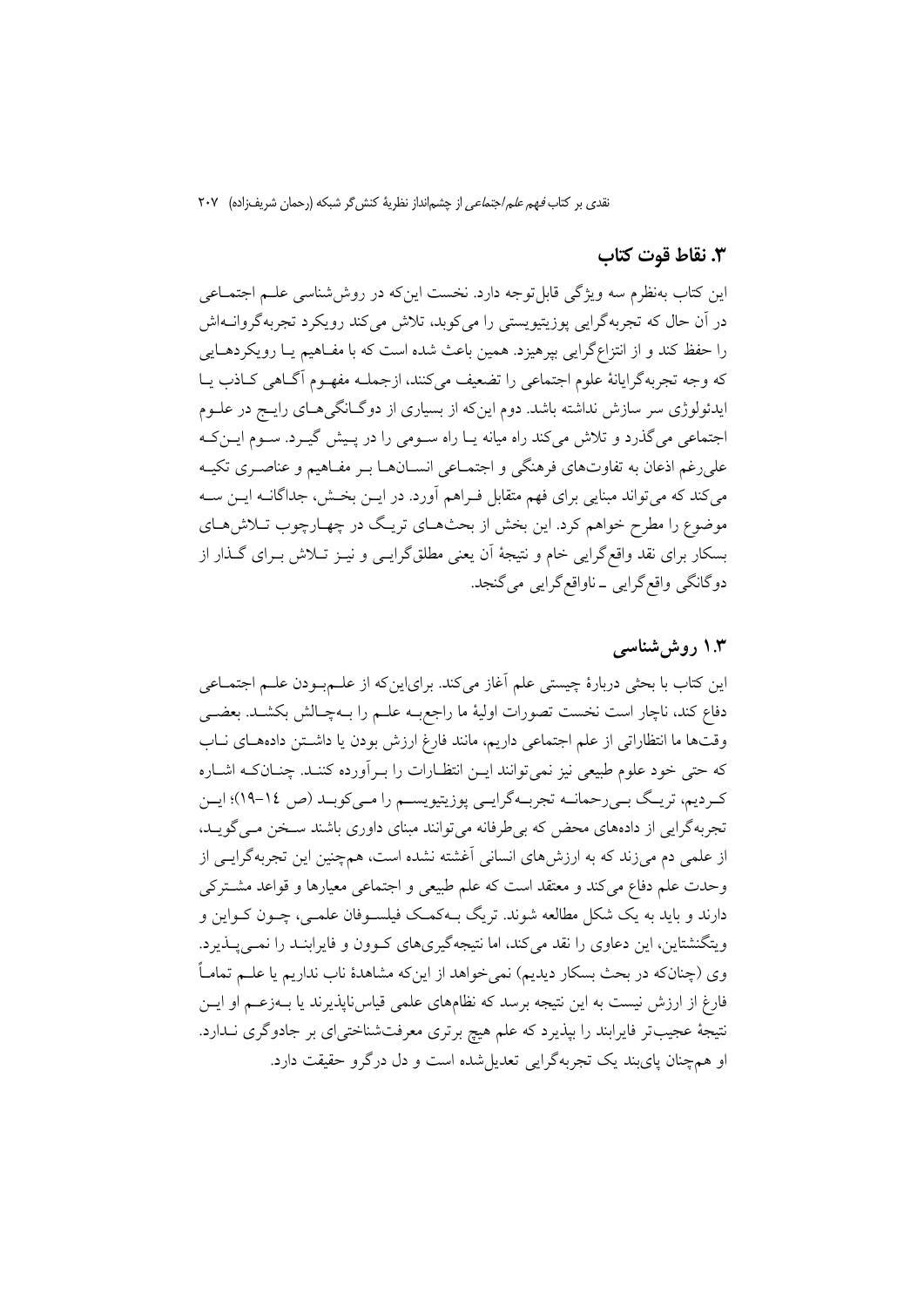همچنین، او بهتَبَع وبر و وینچ تمامقد از تمایز علوم اجتمـاعی و طبیعـی دفـاع مـیکنـد. هرکدام سـازوکار و معیارهـای خـود را دارنـد؛ چراکـه موضوعشـان متفـاوت اسـت. علـم اجتماعی دریی شناخت کنشهای انسانی معنـادار در یـک جامعـه اسـت. بـااینحـال، علـم اجتماعی هنوز علم است و از راه تجربه و مشاهده درپی کشف حقیقتهای راجع به انسـان و جامعهٔ انسانی است. وی روششاسی تجربهگروانهاش را کـه نــه پوزیتیویســتی اســت نــه نسبي گرايانه و نه ايدئاليستي (وي ايدئاليسم را نتيجهٔ حتمي برساختگرايي اجتماعي مي<انــد)° چندان بسط نمی دهد و وارد مسائل و دقایق آن نمی شود؛ اما آنچه برای من جذابیت داشت این بود که تریگ با رویکردها و مفاهیمی که مایهٔ تجربی اندکی دارند یــا نمــیتــوان بررســی تجربی شان کرد سر سازگاری ندارد. مثلاً، وی آگاهی کاذب را به این دلیـل رد مـی کنــد کــه نمي توان شواهدي را كه خود افراد در اختيار مي گذارند و به آن اذعان مي كننـد تمامـاً تــوهم دانست و از دستهای پشتیـرده کـه ذهـنهـا را هـدایت مـیکننـد سـخن گفـت: «بـرای جامعهشناسان شناخت عاقلانه این است که این امر را جدی بگیرنــد کــه افــراد موردبررســی ایشان دعاویای درمورد واقعیت میکنند» (ص ٦٧). همچنین، وی فراگیردانستن ایــدئولوژی بهشیوهٔ مارکسیستی را با دلایل مشابهی رد میکند. این نوع رویکردها نـهتنهـا خودشـکن انـد (همواره می توان گفت که شما هم اسیر یک ایدئولوژی هستید)، بلکه بنیاد باور و کـنش مـا برحسب شواهد را نابود می کند: «درواقع، این نظر که همهچیـز ایــدئولوژیکی اسـت بــاوری بسیار مخرب است، که درست اسـاس دلایـل مـا را بـرای بـاورکردن یـا انجـام‹دادن نشـانه می گیرد» (همان). این ادعای جدیگر فتن خود کنش گران موردمطالعه این تصور را بــه ذهــن می رسـاند کـه لابـد تريـگ از رويکردهـاي تجربـي- توصـيفي در علـوم اجتمـاعي ماننـد مردم روششاسی (ethnomethodology) دفاع مهکند. بااین حال، وی در چند جا مردمروششناسی را به این سبب نقد میکند که در سطح توصیف و فهـم بـاقی مـیمانــد و وارد ارزیابی عقلانی پراکتیسها نمی شود (ص ۱۳۹–۱٤۰). تریگ هم می خواهد مردم (مـثلاً یک قبیله) را، آنچنانکـه هسـتند، بفهمـد و بشناسـد (ایـن توصـیف را مـردمروششناسـی می تواند در اختیار نهد)، ولی در این سطح باقی نمی،ماند، بلکه می خواهد ارزیابی کند که آیـا باورها و کنشهای آنها عقلانی است یا نه: «هرچند لازم است از تحمیل فـرضهایمــان بـر آنها بیمناک باشیم، خطرناک است که بگوییم این تمام آن چیزی اسـت کـه مـی توانــد روی دهد» (ص ١٤٢). چنانکه در قسمت واقع گرایی انتقادی دیــدیم، بحــثهــای بســکار نیــز در نسبيت معرفتي و ارزيابي داورانه بهترتيب بــه ايــن دو محلــهٔ فهــم (و توصــيف) و ارزيــابي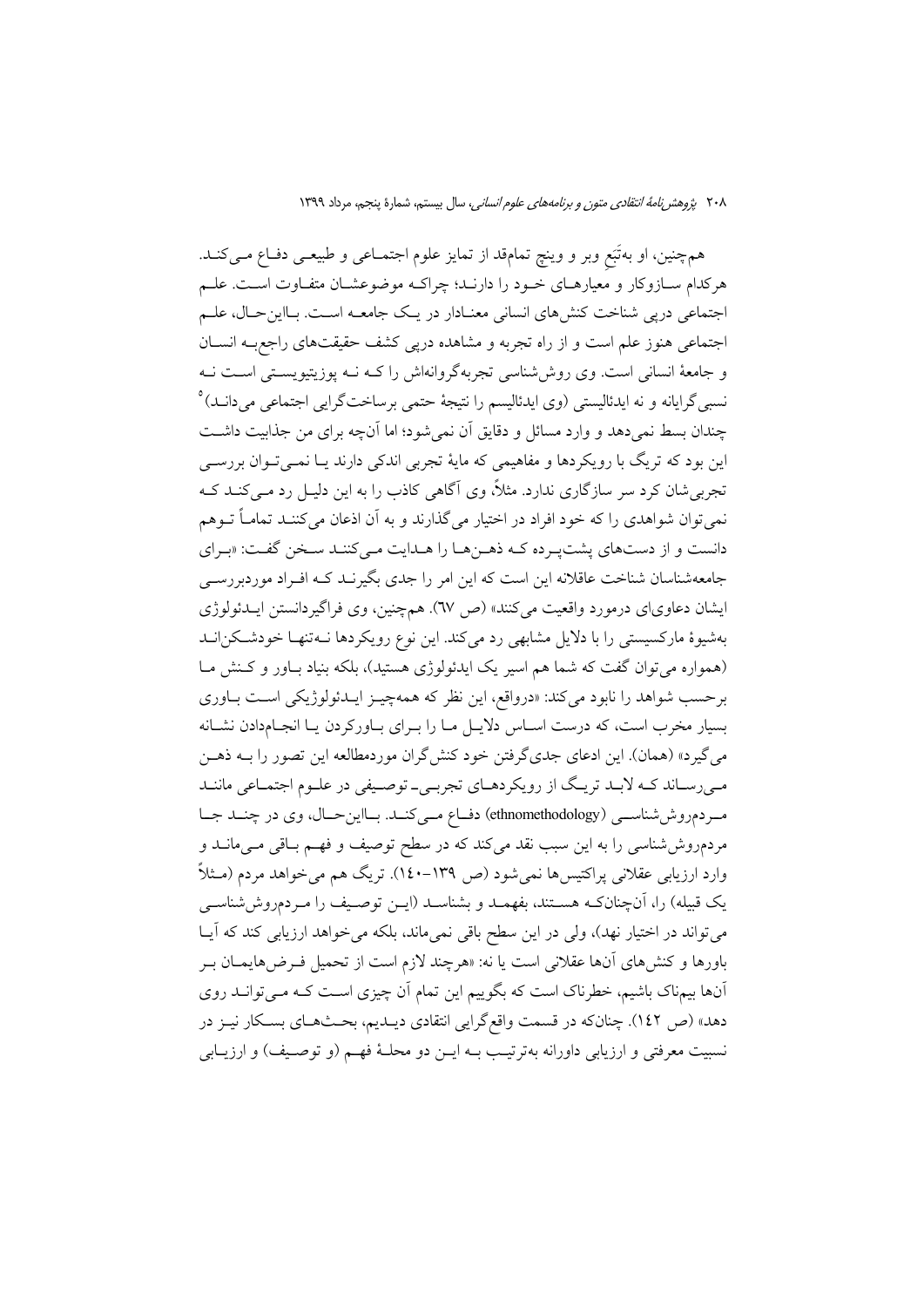دلالت دارند. تریگ اخطار میدهـد کـه مانـدن در سـطح توصـیف و فهـم مـا را در ورطـهٔ نسبی گرایی فلج میکند (همان). بااین حال، تریگ وارد اتهامزنی۵ای عقلانیت نمیشود، وی نمي خواهد بهراحتي باورمندها را به باورهايي، كه در نظر ما غيرعقلانـي|نــد، بــه بــي خــردي متهم کند (ص ١٥٤–١٥٦). اما چگونه هم باورها و کنشهای افـراد یـک قبیلـه (مـثلاً کــنش رقص باران و باور به اینکه چنین کاری به بارش باران منجر مـیشـود) را ارزیـابی عقلانـی کنیم و هم از اتهام بی خردی و ناعقلانیت بیرهیزیم؟! تریگ به چنین سؤالی ایــن گونــه پاســخ می دهد: «ما این جرئت را نداریم که فرض کنیم تمام باورهای غیرعلمی باید نادرست باشند يا اين كه معتقدان به آنها... بي خردند». اين پاسخ بهنظرم حاوي دو نكتهٔ مجزاست. نكتـهٔ اول این است که بهنظر وی دامنهٔ باورهای درست از دامنـهٔ باورهـای علمـی گسـتردهتـر اسـت. بومیان یک قبیله میتوانند دانش درستی داشته باشند که از راه علـم بـهدسـت نیـاوردهانـد و نتوان بهشیوهٔ علمی آنها را توجیه کرد. دادن نوعی حقیقت به طب بومی یـا طـب ســنتی در چهارچوب همین نکته قرار میگیرد. اما نکتهٔ مهمتر اینکه بهنظر مـیرسـد وی میـان «بـاور عقلانی» و «باورمندی عقلانی» فرق می گذارد. یک باور ممکن است غیرعقلانـی باشـد. امـا شما بهشکل خردمندانهای به اَن باور داشته باشید. وی در جایبی میگوید: «عقلانیت مفهـومی نسبی است. آنچــه بــاورکردنش عقلانــی اســت وابســته بــه آن چیــزی اســت کــه از پــیش میدانستید» (ص ۱۵۷). بنابراین، یک باور گرچه ممکن است غیرعقلانی باشـد (ماننـد بــاور به این که رقص باران به بارش باران منجر می شود)، در زمینهای خاص (باتوجــهبــه باورهــای يس;زمينه) اين باور ممكن است بهشكل خردمندانهاي يذيرفته شــود. بــهعبــارتي(ديگــر، در آن زمینهٔ خاص این باور عقلانی جلوه میکند، ازاین رو افراد قبیله به باوری معتقدند که عقلانی جلوه مي كند و درنتيجه باورمندي آنها را مي توان خردمندانـه دانسـت. در بخـش انتقـادات، نكاتي را راجع به اين نكتهٔ اخير مطرح خواهم كرد.

# ۲.۳ گذر از دوگانگم ها

یکی از قدیمیترین و چالشی ترین مسائل علوم اجتماعی این است که آیا فرد بر جمع تقــدم دارد یا جمع بر فرد. این پرسش دو وجه هستی شناختی و معرفتشناختی دارد؛ آیا این افـراد هستند که جامعه را می سازند یا جامعه افراد را می سازد و آیا در مطالعهٔ جامعه بایـد نخسـت سراغ افراد برویم یا سراغ جامعه. اگر شما معتقد باشید کـه جامعــه چیــزی جــز خــود افــراد نیست، شما بهتعبیر خود کتاب یک فردگرا هستید و اگر معتقد باشید که جامعه چیزی بـیش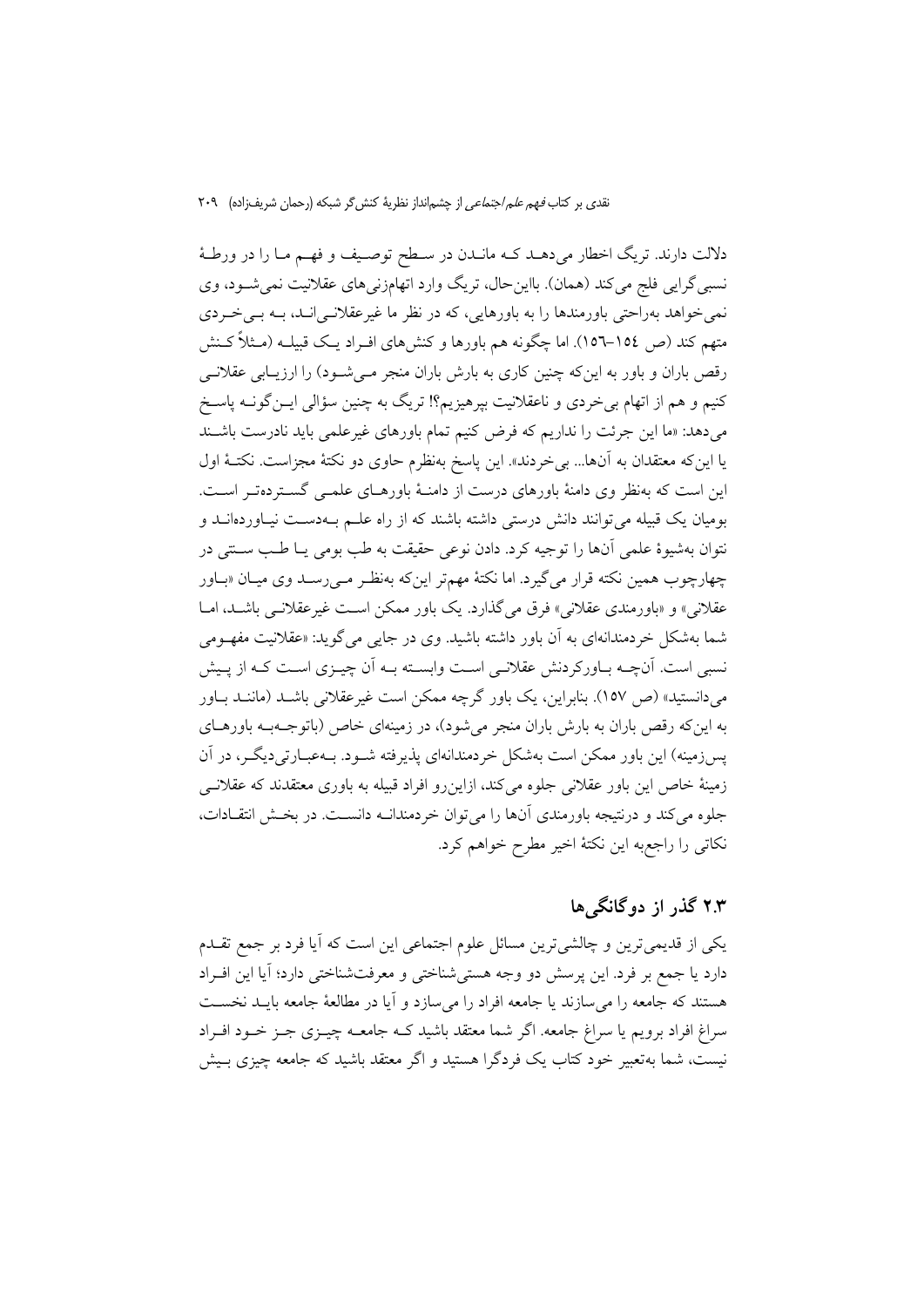از افراد است، شما از جمع گرایی (یا کل گرایی) دفاع میکنید. تریـگ وارد هـیچکـدام از ایــن دو مسیر نمیشود. وی نه فردگرایی را میپذیرد، نه کل گرایـی را. فردگرایـی را نمـیپـذیرد، چراکه بهنظر وي با توسل صرف به افراد نمي تـوان پيچيـدگيهـاي جامعـه را توضـيح داد، این که افرادی قصد کردند که با هم زندگی کنند و دارای اراده و آگـاهی هسـتند بـرای فهـم سازوکار جامعه کفایت نمی کند (ص ٨٥)؛ زیرا می بینیم که افراد از جانب چیزهایی احســاس فشار می کنند که از جنس فرد نیستند. آنها از نهادهای اجتماعی یا به یک معنــا ســاختارهای اجتماعی صحبت می کنند که تاحدی آگاهی و قصدهای آنها را شکل می دهنـد. هـمچنـین، وی کل گرایی یا ساختارگرایی دورکیمی را نیز نمـی پــذیرد؛ چراکــه ایــن دیــدگاه انگیــزههــا، قصدها، و آگاهی های انسانی، و نیز تـلاش آنهــا بـرای تغییـر و ســاخت جامعــه را نادیــده مي گيرد. انسانها مقهور و زنداني ساختار نيستند، بلكـه در ارتبـاطي دوسـويه بـا آن هســتند. ازاینرو، وی برای فهم جامعه نه سراغ تبیینهای روانشناختی صرف میرود و نه تبیینهای اجتماعی صرف (ص ۹۱). با هیچکدام نمی توان دیگری را فهمیـد و هـیچکـدام بـه دیگـری قابل فروکاست نیستند (ص ٢٢٣-٢٢٨). تریگ از این جهت، چنان کـه اشـاره مـی کنـد، بـا رویکرد ساختاربندی (structuration) گیدنز که درصـدد گــذر از دوگــانگی ســاختار\_ عامــل است هم دلی دارد. هُــمچنـین، وي بــه دلايــل مشــابهي از دوگــانگي تعـين گرايــي ژنتيكــي\_ تعین گرایی اجتماعی (ص ٢٣٦) خارج میشود. بـهنظـر وي، نمـیتوان تمـام ظرافـتهـا و پیچیدگی های جامعه ازجمله اخلاق، دین، نهادهای گوناگون، سیاست، و غیـره را براسـاس ژنتیک تبیین کرد و جامعه را محصول جبری ژنتیک افراد دانست. همچنـین، نبایــد پــذیرفت که ژنتیک هیچ تأثیری ندارد و انسان تماماً برساختهای اجتماعی است. ژنتیک و فرهنگ بــا هم تکامل پیدا میکنند و همدیگر را برمیسازند. مفهـوم ژن \_فرهنـگ کـه در کتـاب بــه آن اشاره شده است (ص ۲۶۱، ۲۷۱) به همین تعامل و پیوستگی این دو مقوله اشاره می کند.

تريـگ در بحــثهــاي عقلانيــت خــود دوگــانگي ســنت ــ عقــل (ص ٣٣٥) و نيــز مطلقانگاری ـ نسبی انگاری را کنار می گذارد (ص ١٥٢). آیا انسان در سلطهٔ سنتی اسـت کـه بهارث برده است یا با عقل خویش تصمیم میگیرد و توانایی تغییـر دارد؟ آیـا عقـل انسـان میتواند از سنت فراتر رود یا نه؟ تریگ هر دو وجه ایــن پرســش را مــیپــذیرد. انســان هــم محدود به سنت است و هم مي تواند از آن فراتر رود. سـنت هـم محـدوديتهـايي دارد كـه دستویای انسان را می بندد و هم امکاناتی دارد که راهگشاست و کمک می کند تـا از آن فراتر رویم (ص ٣٢٦). ما نه بردهٔ سنتایم و نه کاملاً رها و آزاد از آن. عقل مــا تــا انــدازهای تحتتأثير سنت است، ولي كاملاً با آن متعين نمي شود. ازاين رو، امكان مفاهمهٔ بين سنتهــا،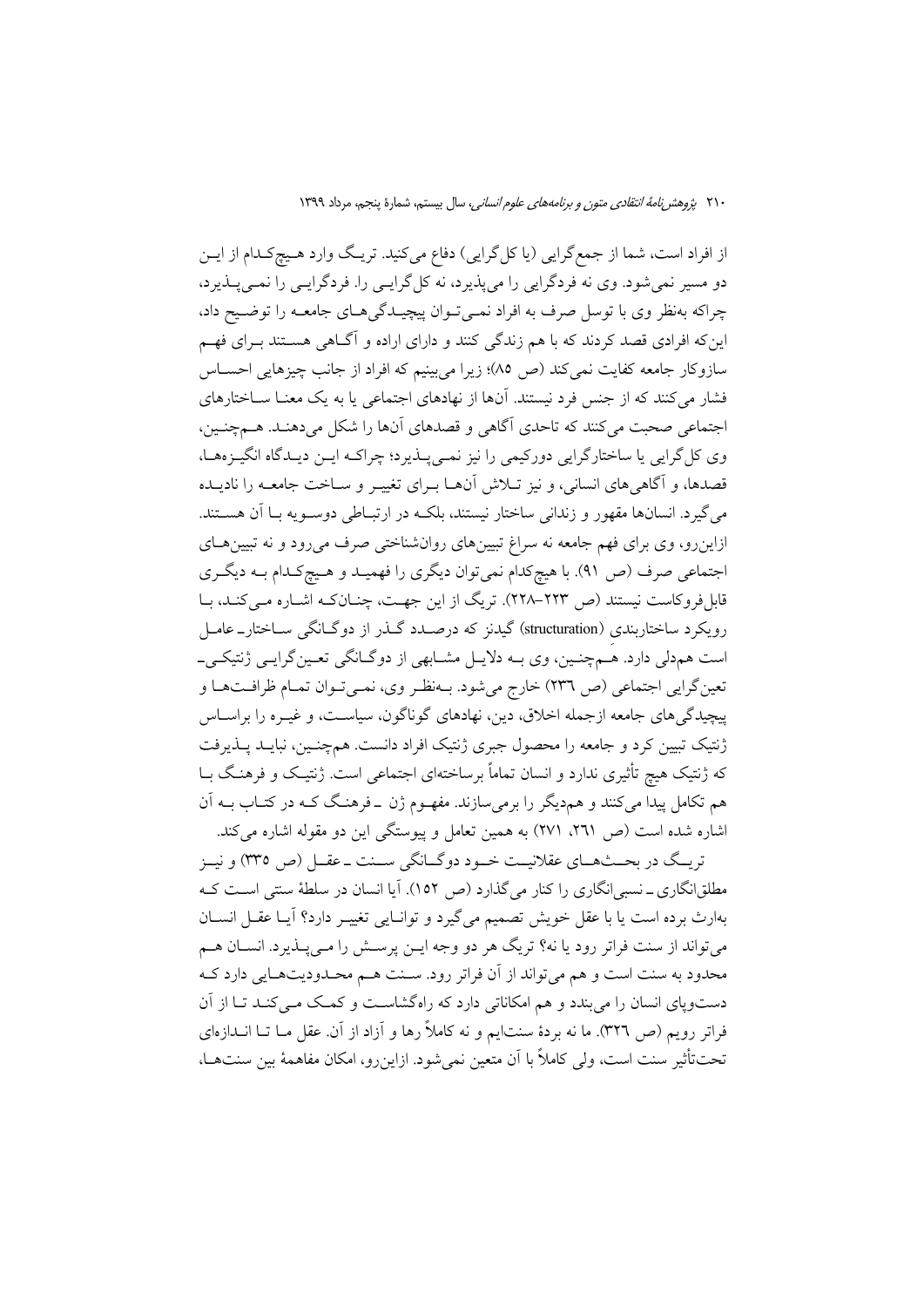نقد و ارزیابی، و فراروی از سنتها بسته نیست. این ما را به بحث نسبی گرایی می کشاند ک از دغدغههای اصلی این کتاب است. تریگ زیـر بـار نسـبی گرایـی نمـی رود و بارهــا آن را بهمثابهٔ یک نتیجهٔ نامعقول و خطرناک بهنقد می کشد (در بخش بعد، در این کــه وی چــهقــدر دراینباره موجه عمل کرده است، بحث خواهیم کرد). وی همچون بسکار نه مطلـق|نگــاری را می پذیرد نه نسبی گرایی را. چنین نیست که فقط یک راه رسیدن به حقیقت وجـود داشـته باشد و نیز چنین نیست که همهٔ راهها به یک اندازه حقیقی باشند و هیچ راهـی بـرای داوری و ارزیابی بی طرفانه وجود نداشته باشد. بنابراین، وی نه پوزیتیویسم را میپذیرد که یگانــه راه رسـيدن بـه حقيقـت را علـم تجربـي و معيـار مضـيق تحقيـقيـذيري مـي(دانـد و نـه برساختگرایی اجتماعی را راه درستی میداند که معرفت را تماماً برساختهٔ اجتماع میداند و از نسبیت معرفتها و فرهنگها دم میزند. وی بهصراحت می گوید علـم فقـط یکـی از راههای رسیدن به حقیقت است و نمی تـوان هـر آنچــه از علــم تجربــی تهــی بــود یــا بــا روشهای آن بهدست نیامده بود تهی و خالی از خرد دانست: «خطایی فـاحش اسـت کـه بگوییم یک باور یا علمی است یا نمی تواند ربطی بـه واقعیـت داشـته باشـد» (ص ١٥٩). يراكتيسهاي خارج از حوزهٔ علم نيز مي توانند حقيقتي براي گفتن داشـته باشـند. امــا ايــن بهمعنای آن نیست که همهٔ پراکتیس۵ا به یک اندازه حقیقیاند و هیچ راهی برای فرارفتن از آنها وجود ندارد. ازآنجاکه امکان فهم و مفاهمه شـرط امکـان داوری و ارزیـابی اسـت، تریگ تلاش میکند نخست مبنای امکان مفاهمه میان فرهنگها، جوامع، یا نظریههـا را بــه ما نشان دهد. چنانکه قبلاً دیدیم، بسکار با استفاده از مفهوم چندنظر ٍ \_زبانی تلاش داشت تا سازوكار مفاهمه را نشان دهد.

### ۳.۳ سرشت انسانی: مبنایی برای مفاهمه

تریگ درطول کتاب برای گریز از قیاس ناپذیری، ترجمهناپذیری، نسـبی گرایــی، و هرچیــزی که بین انسانها و فرهنگها فاصله اندازد و امکان مفاهمــه و داوری نسـبتاً بــیطرفانــه میــان آنها را از میان ببرد، دستبهدامن سرشت مشترک انسانها مهشود (ص ١٢٤، ١٦٨، ١٣٤، و...). تريگ اساساً يذيرش سرشت مشترك انســاني را شــرط محقــقشــدن علــوم اجتمــاعي مي داند. «ما نمي توانيم به جامعهٔ انسـاني بــدون دريــافتي از سرشــت انســاني نظـر كنـيم». در جاهایی نیز این واقعیت را که ما درعمل میتوانیم هــم<یگــر را بفهمــیم گــواهی بــر وجــود سرشت مشترک انسانی می داند. «می توان استدلال کرد که حتی، هنگامی کـه علـوم اجتمــاعی تفاوتهای اساسی ظاهری را میان فرهنگها نشان می دهد، بهدلیل فهمیدن آن فرهنگهــا بــه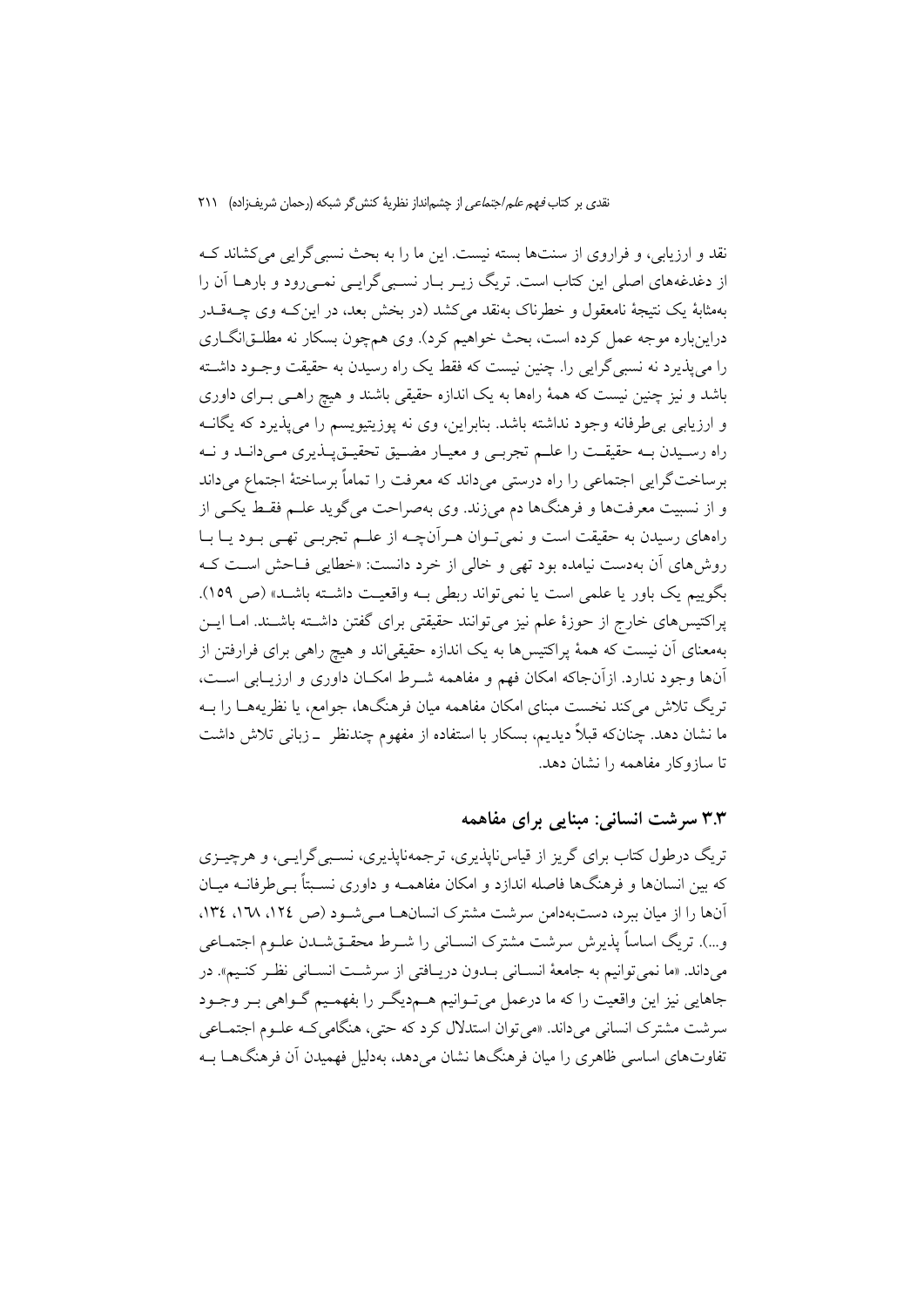واقعیت سرشت انسانی گواهی می دهد» (ص ١٦٨). در این جا، سرشت انسـانی دسـتکـم بخشی از علت مفاهمه است و خود وقوع مفاهمه دلیـل و شـاهدی بـرای وجـود آن علـت. بنابراین، پای زیستشناسی و زیستشناسی اجتماعی به ماجرا باز میشود، زیستشناسی می تواند نشان دهد که چرا ما انسانهـا دسـتکـم نیازهـا و احسـاسهـای مشـابهی داریـم. بااین حال، وی مواظب است که در دام تعین گرایی ژنتیکی گرفتار نشود؛ چون زیستشناسی بهتنهایی نمیتواند تفاوتها و پیچیدگیهای فرهنگ و جوامع را تبیـین کنـد. چنــانکـه قـبلاً اشاره کردیم، نه زیستشناسی و نه فرهنگ بهتنهایی برای فهم جامعههـا کفایـت نمـیکننـد. اولی مشترکات را می بیند، ولی تفاوتها را نمی بیند. دومی صرفاً تفاوتها را می بیند و مــا را در جهانی با فرهنگهای قیاس ناپذیر و ترجمهناپذیر رها می کند. این کـه در اکثــر فرهنـگـهــا زنای با محارم نکوهیده و ممنوع است صرفاً تصادفی نیسـت، بلکـه مبنـای زیســتشــناختی دارد و به سرشت تکاملی انسان برمی گردد؛ زنای با محارم تداوم نسل را بهخطـر مـی|نــدازد. اما این سرشت تکاملی انسانها را بهشکل تعین گروانه مجبور به اجتناب از زنبای بـا محبارم نمیکند؛ چراکه میبینیم در برخی جاها زنای با محارم رخ میدهد. در این جـا اراده، آگـاهی، فرهنگ، و باورهای فرازیستی درکارند، انسانها می توانند برخلاف تمـایلات و ویژگـیهـای زیستی خود عمل کنند. همچنین زیستشناسی انسان را موجودی میدانـد کـه دریـی بقـای خویش است، اما می بینیم که بسیاری دست به خودکشی می زنند یا فداکارانه خـود را قربـانی دیگران می کنند. زیستشناسی به تنهایی نمی توانـد ایـن کـنش۱مـا را بفهمـد. بنـابراین، زیستشناسی لازم است تا مبنایی برای مطالعه و مقایسهٔ جوامع فراهم کنـد، امـا ایــن کــافی نیست. زیستشناسی می تواند شباهتهای علوماجتماعی بـا علـوم طبیعـی را نشـان دهــد و پيونــددهنــدهٔ اَنهـــا باشــد، بــدون اَنكــه اســتقلال علــم اجتمــاعي را قربــاني كنــد: «شــايد زیستشناسی اجتماعی راهی را نشان داده باشد که بتوان علوم اجتماعی را بر علوم فیزیکی بنيان نهاد، بدون آنكه به آن فروكاسته شود» (ص ٢٩٤).

### ٤. ملاحظات انتقادي

این کتاب، باوجود ویژگی های ارزش مندش، خالی از اشکال نیسـت. چنــانکـه قـبلاً اشــاره کردم، بعضی مواضعش را خوب مستدل نمی کند، مفروضات قابــل نقــدی دارد، و در بعضــی نقدهايش دقيق و منصف عمل نمي كند. من در اين قسمت در دو بخش «چيستي جامعــه» و «عقلانیت» بعضی از دعاوی تریگ را نقد میکنم و برای این کار از نظریهٔ کنش گر شبکه ک جامعهشناسی بدیلی را نوید می دهد استفاده خواهم کرد.<sup>7</sup>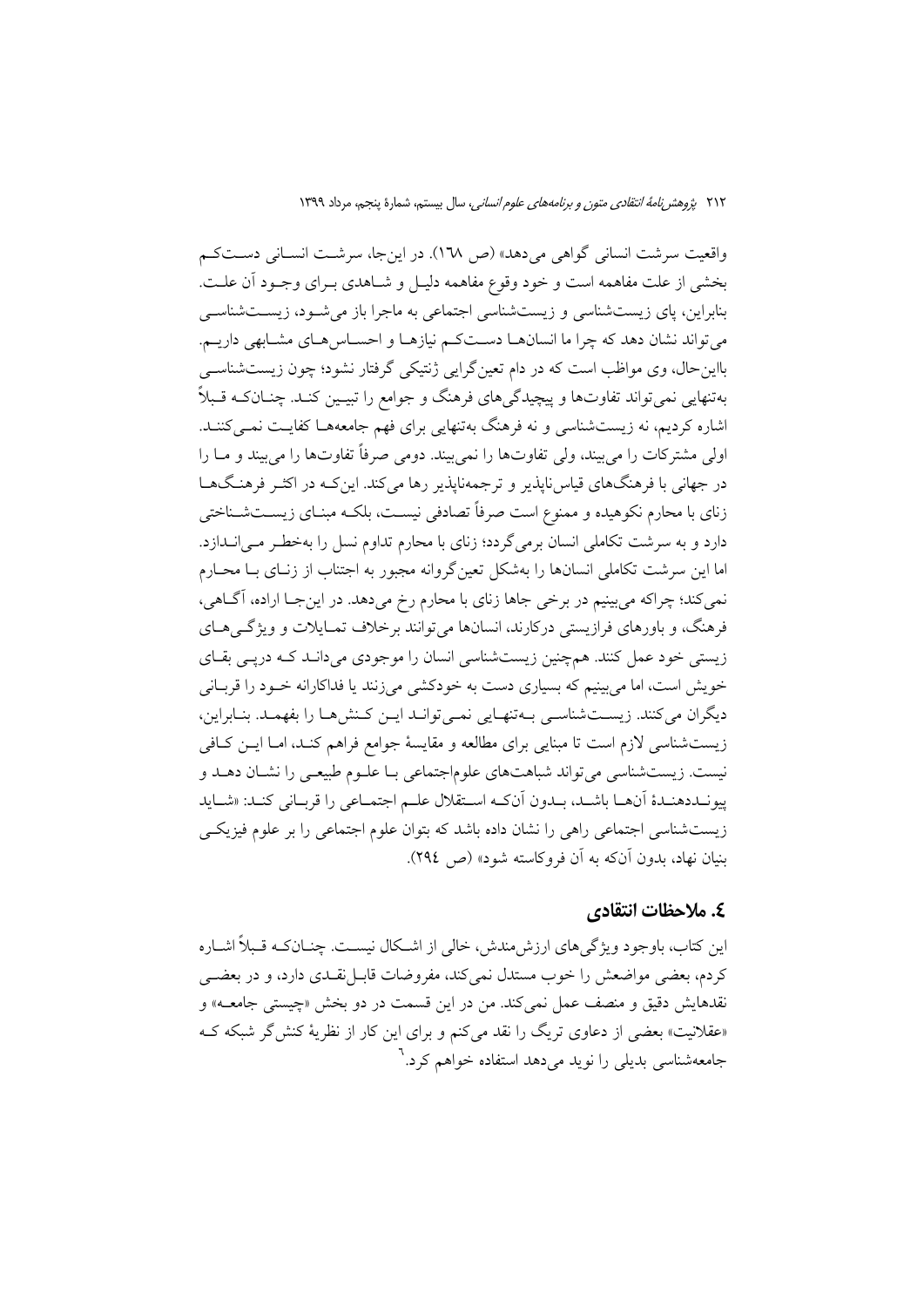## ۱.۴ حیستی جامعه

این ادعای تریگ که نه فردگرایی مسیر درستی است نــه کــل گرایــی ســخن بــهجـایی اســت مشروطبهاین که افراد را فقط افراد انسانی در نظر بگیریم. تصوری کـه تریـگ از جامعــه دارد برآمده از فضای فکری پس از دورکیم است. این سؤال کـه آیـا افـراد انسـانی مقــدمانــد یــا ساختارهای اجتماعی خوب طرح نشده است. جامعه فقط متشکل از انسانها نیسـت، بلکـه متشكل از انسانها و غيرانسانهاست. جامعه متشكل از انسانها، نهادها، مصـنوعات، اشـياي طبیعی، و غیره است. فردگرایی به این دلیل پیچیدگی جامعه را نمی تواند توضیح دهد چــون از قبل خود را از بسیاری از عناصر تھی کردہ است. اگر بهجای فردگرایی کنش گر گرایے پا شبکهگرایی را قرار دهیم وضعیت بهکلی فرق می کند. شما نمی توانید یک جامعـه را بفهمیـد اگر به مصنوعاتی که افراد در دست دارند و کنش گران علمی ای کـه در شـبکهٔ خـود دارنــد توجه نکنید. شما نمیتوانید مناسبات قدرت را در یـک جامعــه و بــین جوامــع بفهمیــد اگــر تکنولوژی را بهحساب نیاورید. به همین شکل، شما نمی توانیـد از تحـول جوامـع بـهسـوی آنچه اصطلاحاً مدرنتيه خوانده مي شود صحبت كنيد بدون اين كه ميزان كنش گران مصنوعي و علمي اي را كه به جامعه معرفي شدهاند دريابيد. بنابراين، جامعه هيچ گاه يک جامعهٔ انســاني صرف نیست که بعد این سؤال پیش آید که آیا ساختارها مقدماند یـا انســانهــا. مـا در یـک شبکهٔ اجتماعی \_فنی زندگی میکنیم. ساختار و هرآنچه صلب میشـود و بـر انسـان فشـار مي اَورد چيزي جز پيوند کنش گران انساني و غيرانساني نيست ( 1993, see Latour 2005).

نهادها و ساختارها، همگی، زنجیرههای کموبیش صلب از کنش گراناند که قابـل تغییرنــد و می توانند از هم گسیخته شوند. بهبیانی، لاتوری آنها جعبهسیاههـاییانــد کـه بـا پرداخــت هزینهٔ کافی می توان بازشان کرد. سخن گفتن از ساختارهای مشاهدهنایذیر که خود هــمچــون یک کنش گر کاملاً مستقل بر انسان اعمال فشار می کنند یا کنش۵ای وی را متعـین مـی کننــد راه را برای مطالعهٔ تجربی جامعه می بندد. البته تریگ نیز شیءانگاری اجتماعی را نقد می کنـد (ص ٣٠٩)؛ چراكه معتقد نيست هستي هايي چون سـاختار اجتمـاعي يـا واقعيـت اجتمـاعي کاملاً مستقل از انسان باشند و کنشهای وی را متعین کنند. وی مدعی است که ســاختارها و نهادها كاملاً از انسان مستقل نيستند و انسانها مي تواننـد آنهـا را تغييـر دهنـد، هرچنـد بـر كنش(هاي انساني اعمال فشار هم مي كننـد. بـااين حـال، تريـگ چنـدان وارد بحـث ماهيـت ساختارهای اجتماعی، چگونگی ساختهشدن، و تغییر آنهــا نمــی شــود. در نظریــهٔ کــنش گــر شبکه ساختارها و نهادهـای اجتمـاعی برسـاختهٔ عوامـل متعـدد انسـانی و غیرانسـانی|نــد و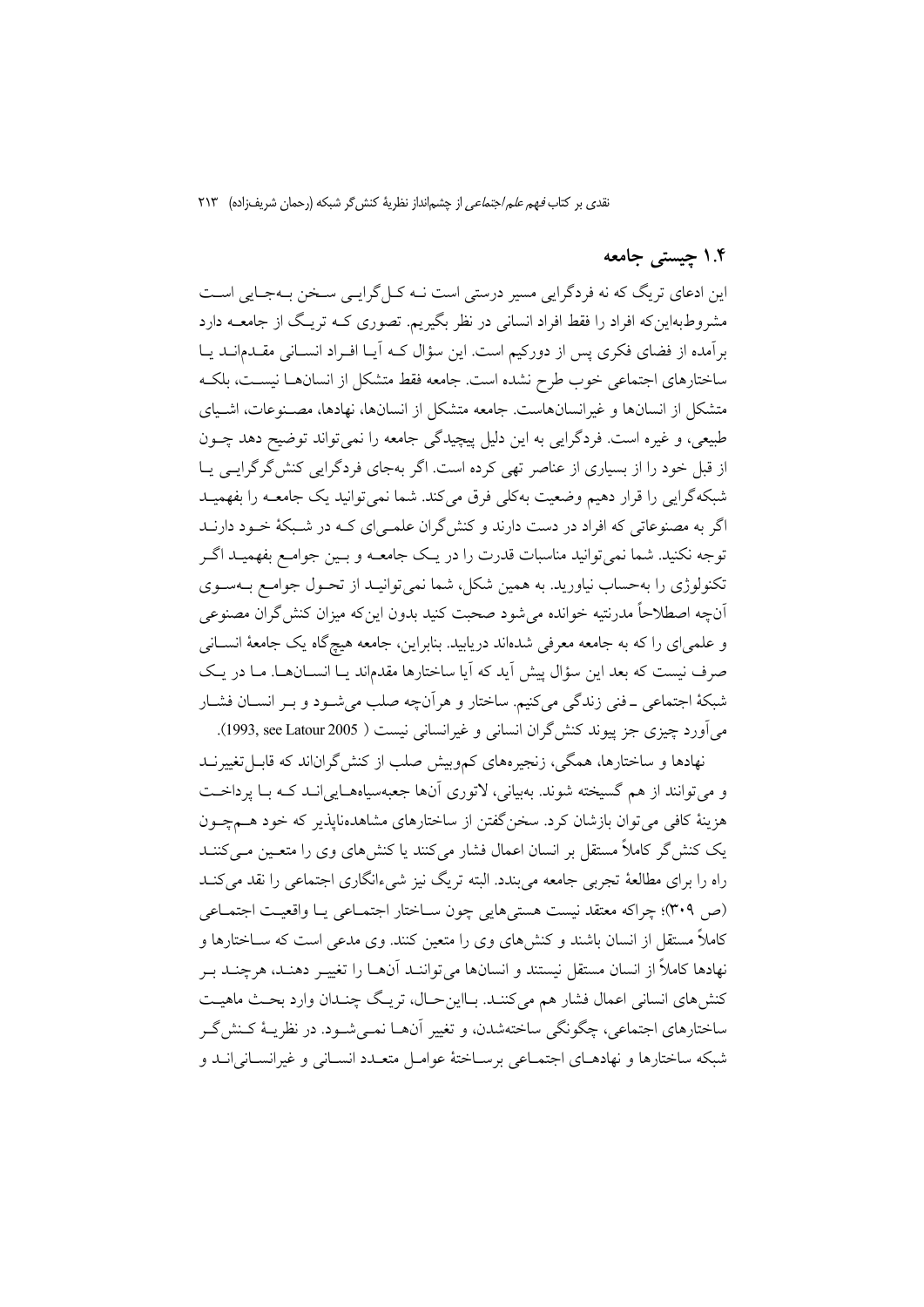درنتیجه تاریخ مندی دارند و قابل تغییرند. فشار سـاختارها و نهادهـای اجتمـاعی درعمـل در شبکهٔ عاملیتهای انسانی و غیرانسانی آن ساختارها و نهادها بروز مییابد و درنتیجه مــا بــاز شبکهٔ کنش گران انسانی و غیرانسانی آنها را مطالعه خواهیم کرد. در نظریهٔ کـنش گــر شــبکه هیچ موجود غیرتاریخمندی را که نتوان عاملیت آن را براسـاس عاملیـت کـنش2ـران داخـل شبكهاش مطالعـه كـرد نمـىتـوان كـنش\$ـريـا عامـل محسـوب كـرد. «روح ملـت»، «سوپرارگانیسم»، «روح تاریخ»، و… را کنش گر بهحساب نمـی|وریـم؛ چراکـه آنهـا مطالعـهٔ تجربي ما را انتزاعي مي كنند. ما كنش گراني چون «دولت»، «كشور»، «حزب»، و… را براسـاس شبكة كنش گران آنها مىفهميم. وقتى مى گوييد «دولت ايران»، بعد توضيح مـىدهيـد «اَقـاى روحانی، فلان کابینه، و...» من تازه کنشگری دولت ایـران را متوجـه مـیشـوم و مـیتـوانم کنشهای آن را مطالعه کنم، میدانم به کجا باید بروم و چه چیزهـایی را زیرنظـر بگیــرم. امــا وقتي مي گوييد «روح ملت»، من نمي دانم چه چيزي را بايد مطالعه كنم و به كجا بـروم. وبـر ظاهراً تاحدی بصیرت این نکته را دریافته است. وی تــلاش مــیکنــد عاملیــت طبقــههــا و گروهها را براساس عاملیت اعضای آنهـا توضـیح دهــد (ص ٨٨-٨٩). تریـگ ایــن را یـک خطر میداند و میگوید چنین چیزی نمیتواند پیچیـدگی جامعـه را بفهمـد (ص ۹۱). هـم بصیرت وبر ناقص است هم نقد تریگ. عاملیت را نمی توان فقبط براسیاس اعضبای انسبانی توضيح داد. غفلت از كنش\$ران غيرانساني فهم ما از جامعه و علم اجتماعي را فلج مـيكنــد. دقيقاً به همين دليل نقد تريگ نيز ناقص است، اگر نتوان عامليت گروهها، طبقات، حــزبهــا، دولتها، و... را برحسب اعضايشان (اما نهفقط اعضاي انساني شان) فهميد، چگونه مـي تـوان آنها را مطالعهٔ تجربي كرد و به تجربهگرايي خود تريگ وفادار بود.

تریگ می گوید نهادهای اجتماعی و درکل جامعه بر ما فشـار مـی|ورنـد. وی مـی گویـد «احساس شدید این که جامعه بر ما اعمال فشار می کند می تواند بهآسانی به این دیـد بینجامـد که اثر اجتماعی را نمی توان به امر فردی تقلیل داد... تبیین اجتماعی غیرقابل تحویل بــه تبیــین روانشناختی می شود...» (ص ۹۱). مشکل ایـنجاسـت کـه تریـگ فقـط انســانهـا را افـراد بهشمار می آورد. این نکته مهم است که نهادها وضعیت کموبـیش صـلبشـدهٔ زنجیـرهای از انسانها و غیرانسانهایند، این نهادها تا وقتی برجایند که این زنجیـرهٔ استحکامشــان را حفـظ کنند. چرا مثلاً فکر میکنیم که یک دولت توتـالیتر بــر تــودهٔ مــردم اعمــال فشــار مــیکنــد، درحالی که می دانیم تعداد تودهٔ مردم از تعداد انسانهای شبکهٔ دولت بسـیار بـیش تـر اسـت؟ چون میدانیم که شبکهٔ دولت یک شبکهٔ اجتماع ـ فنی اسـت؛ غیـر از انســانهـا، تفنـگهـا،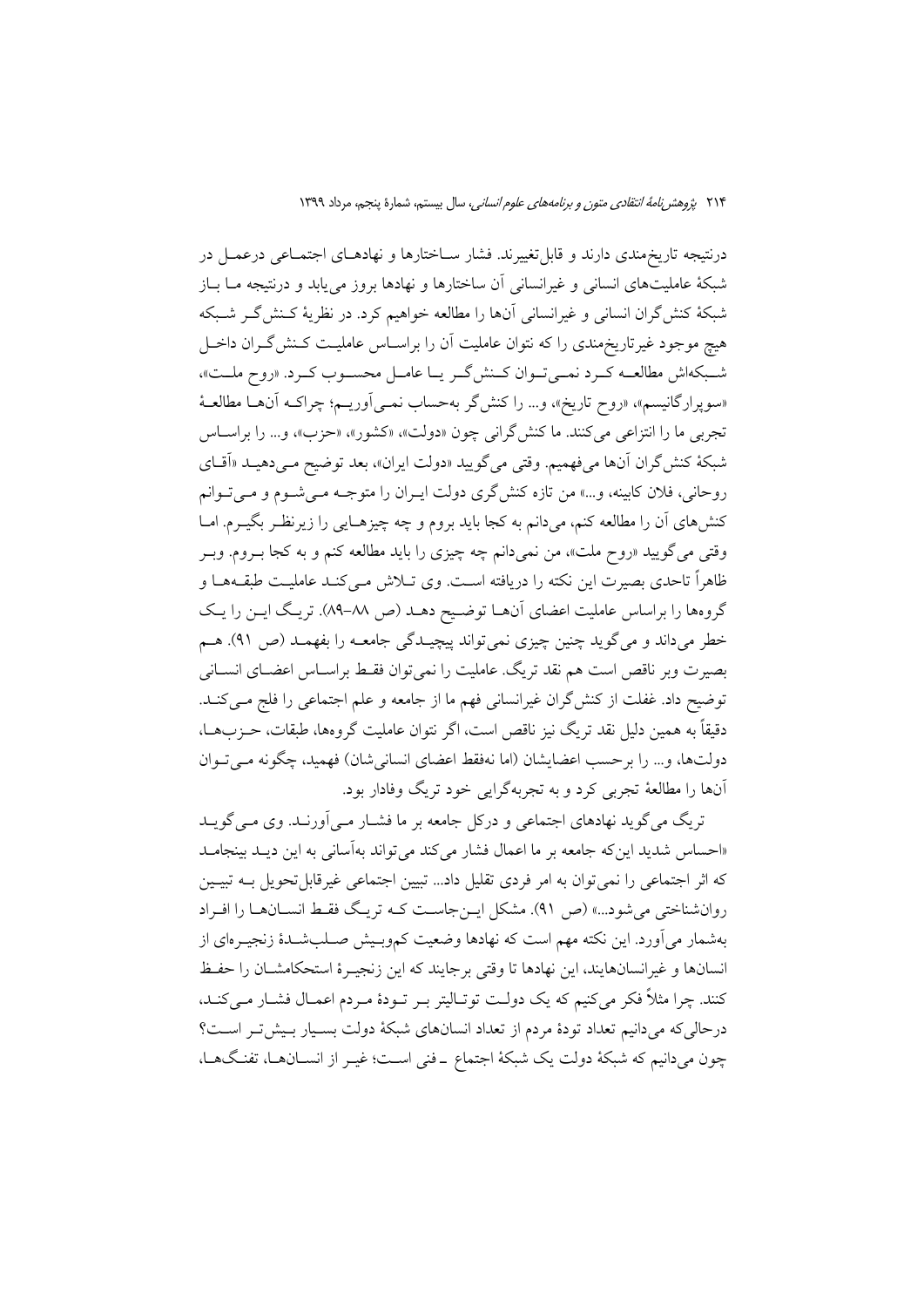زندانها، رسانهها، و… هم هستند. تودهٔ مردم صرفاً از جانب انسانها تحتفشار نیست، بلکـه از جانب شبکهای از کنش گران انسانی و غیرانسانی که بـهانـدازهٔ کـافی انسـجام و اسـتحکام دارند (كه مثلاً ساختار خوانده شوند) تحتفشارند. وقتـي غيرانســانهــا را لحــاظ نمـيكنـيم همیشه ماهیت اعمال فشار از سوی ساختار برای ما مبهم باقی می ماند. نهاد دولت تـا وقتـی پابرجاست که زنجیرهٔ انسانی ۔غیرانسانی اَن بتواند دربرابر نیروهایی کـه درپــی گسســتن اَن هستند مقاومت كند. غير از اين زنجيرهها، سخن گفتن از نهادهــا و ســاختارها معلــوم نيســت چه معنایی می تواند داشته باشد.

#### ۲.۴ عقلانیت

تریگ در جای جای کتاب از عقلانیت، حقیقت، و عینیـت دفـاع مـی کنـد. بـااین حـال، ایــن عقلانیت و عینیت همانی نیست که پوزیتیویستها دریی آن بودند. چنانکـه پـیشتـر اشــاره کردیم تریگ، همانند بسکار، نــه مطلــقانگــاری یوزیتیویســتهــا را مــی پـــذیرد نــه زیــر بــار نسبي انگاري اي مي رود كه نتيجـهٔ حتمـي ديــدگاه كســاني چــون كــوون، فايراينــد، رورتــي، برساختگرایان اجتماعی (یا جامعهشناسان معرفت)، و پستمدرنها میداند. در این دعباوی تریگ ابهاماتی هست و نیز در نقدش به متفکران فوق چندان دقیق عمـل نمـیکنـد. درابتـدا کمی دربارهٔ نقدهای نادقیق وی به برساختگرایی سـخن خـواهم گفـت و بعـد مفصـل تـر دربارهٔ بحث مهمتر و مرتبط نسبی گرایی ـ مطلقانگاری بحث خواهم کرد.

# ۱.۲.۴ درساخت گرایی

تریگ برساختگرایی را از این جهت نقد میکند که به ازدسترفتن عینیت و حقیقت منجـر می شود و نتیجهٔ حتمی آن نسبی گرایی است. وی بارهـا رویکـرد برسـاختگرایانـهٔ رورتـی، بلور، و بارنز را بهنقد میکشد. تریگ در جایی از رورتی چنین نقل میکند:

«ما می توانیم با فوکو همأواز شویم که حقوق انسانی و همجنسبازی، هردو، ساختهای اجتماعي اخيرند، ولي فقط درصورتي كه با لاتور نيز همأواز شويم كه كواركها هم به همـين ترتيب». سيس در نقد وي مي گويد «اين كار به اين معناست كه ساخت اجتمــاعي را مســئلهٔ فرافكني بهوسيلة ذهنهاي انساني شايد بهنحو جمعي از طريق زبـان بـدانيم. ايــن شـكلي از ایدئالیسم است…» (ص ٣١٣). این نشاندهندهٔ عدم آشنایی تریگ با برســاختگرایــی لاتــور است. برساختههای لاتوری اصلاً برساختههـایی زبـانی یـا اجتمـاعی صـرف نیسـتند، بلکـه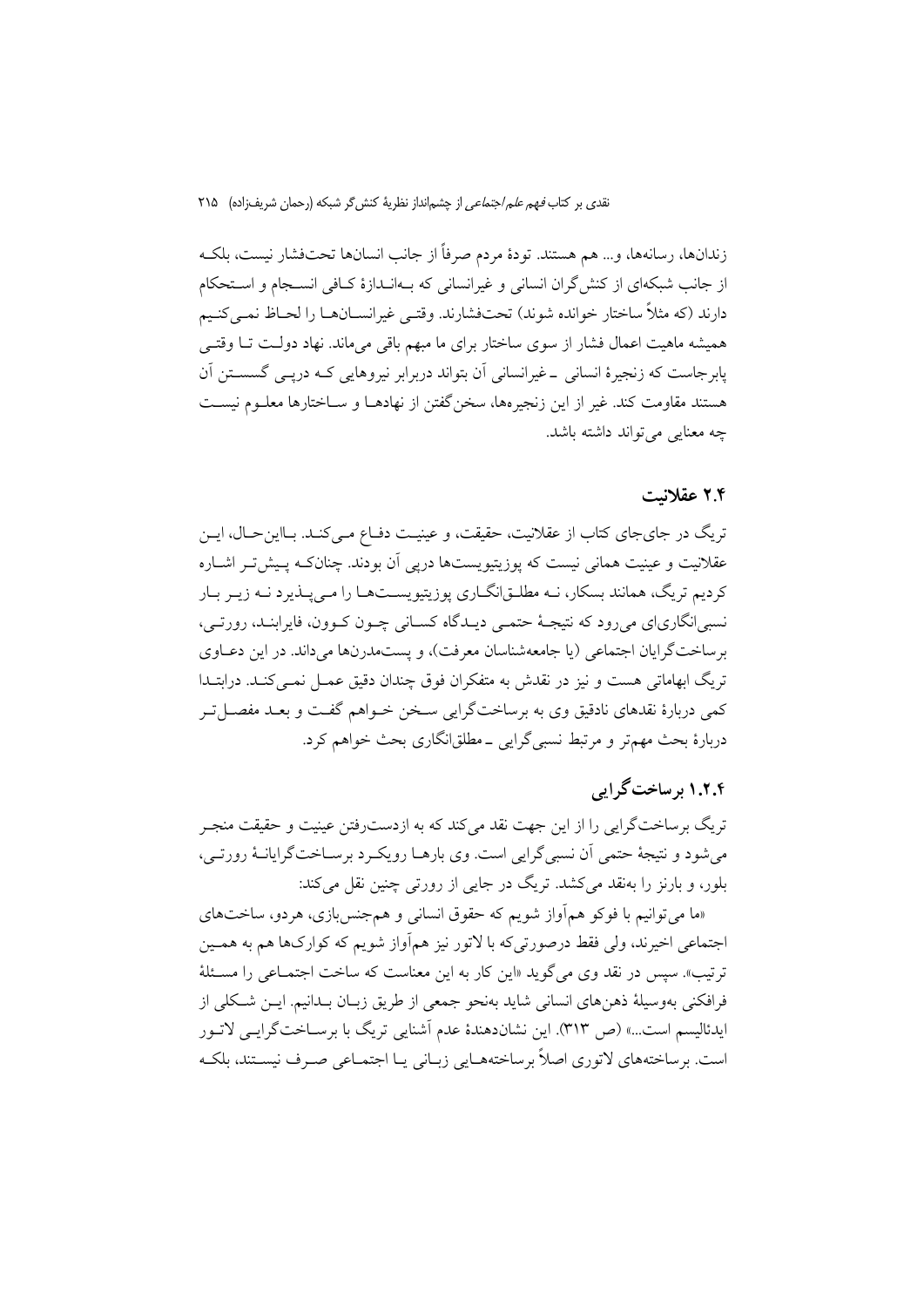برساختهایی اجتماعی \_فنی|ند. ذهنهای انسانی بهتنهایی چیزی را نمی سـازند. برسـاخت (construction) غير از جعل (invention) است. فكت علمي نتيجهٔ اتصـال شـبكهٔ اجتمـاعي \_ فني انسان با شبكة غيرانسانهاست. بنابراين، كنش گراني غيرانساني بيرون از ذهن انســانهــا، ميكروبها، و غيره بخشى از برساخت واقعياتاند (see Latour 1986).

تریگ در جایی دیگر این بار برساختگرایی بلور و بارنز را بهنقد می کشد. بارنز و بلــور حتی قوانین منطق (چه برسـد بـه معرفـت علمـی) را برسـاختهٔ اجتمـاعی مـیداننـد. بـارنز مـي گويــد: «سرشــت قــاطع منطــق، آنطوركــه هســت، هــمچــون مجموعــهاي از رســوم و وضعیتهای پیچیده از مقاصد معنی دقیقاً تعریفشده و مبتنی بر عرف و کاربرد نهادینــهشــده است» (ص ٦٠). تريگ چنين پاسخ مىدهد:

در این جا جامعهشناسی شناخت (معرفت) لقمهٔ بزرگتر از دهنش برمبی دارد … ایــن کــه جوامع تناقض را محكوم مىكنند تصادفى نيست. قانون عـدم تنـاقض مثـالى از قـانونى منطقی است که چهارچوبی ضروری برای تفکر عقلانی و زبـان فـراهم مـیکنـد. شـق ديگر نوع متفاوتي از جامعه نخواهد بود، بلكه سكوت است (همان).

این نقد تریگ چندان دقیق نیست، بارنز و بلور قــوانین منطــق را باورهــای نهادینــهشــده می دانند. قوانین منطق حتی اگر موردقبول همه باشد، ناشی از حقیقتی ضروری نیست، بلک ناشی از این است که این باورها بهشکل تاریخی نهادینه شدهاند. امتناع تنـاقض و ممنوعیـت زنای با محارم، هردو، فراگیر و نهادینهشدهاند (هرچند اولی جهـانشــمولی بـیشتتـری دارد)، اگر تحول زیستی و اجتماعی ما به گونهای دیگر بود، شاید اینها نیز فراگیر نبودنـد. ایــن کـه بگوییم اصل عدم تناقض چهارچوبی ضروری برای عقلانیت است چیزی را اثبات نمی کنـد. ازاين گذشته، اصل امتناع تناقض ميان خود منطقدانان فراگيـر نيسـت. منطـقدانـاني، ازجملـه گراهام پریست، هستند که از عقلانیت دم میزنند و به این اصل هم اعتقادی ندارند.

# ۲.۲.۴ نسبی گرایی و حقیقت

قبلاً گفتیم که تریگ می گوید کــه مــا بایــد در اتهــامهــای ناعقلانیــت کــاملاً محتــاط باشــیم، بااین حال گاهی خود وی خیلی محتاط بهنظر نمی رسد:

«مخالفت با پارادایم تنگنظرانـهٔ علمـی عقلانیـت یـک چیـز اسـت و گسـترش دامنـهٔ عقلانیت، طوریکه دقیقترین دانشمند علوم اجتماعی نتواند عقلانی تر از خرافاتی تـرین مـرد قبیله باشد، چیزی دیگر است» (ص ۱٤۳).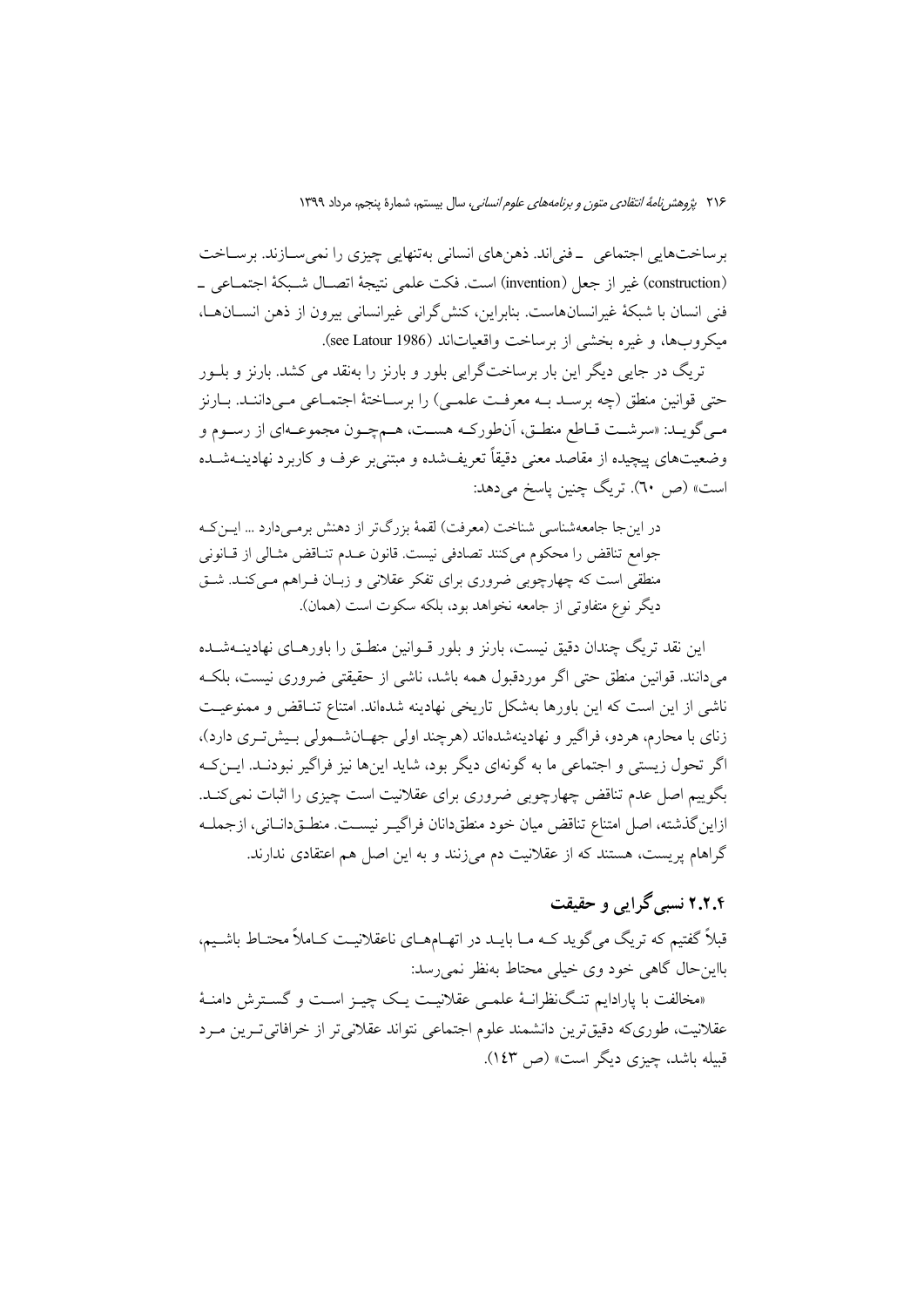در اینجا دو سؤال مهم را میتوان مطرح کرد: عقلانیت چیست؟ و گســترهٔ عقلانیــت را چه چیز معین میکند؟ به هیچکدام از این دو سؤال که باید بــرای تریـگ خیلــی مهــم باشــد پاسخ روشنی داده نشده است. برای یک پوزیتیویست و برای یک نسـبی|نگــار معرفتــی ایــن دو سؤال پاسخهای روشنی دارند. اولی عقلانیت و دامنهٔ آن را با علم تجربی یکسی میدانــد، دومی عقلانیت را کاملاً زمینهمحور و پراکتیس،محور میکند و دامنهٔ آن را بهاندازهٔ دامنهٔ تمــام پراکتیسها می گستراند. پاسخ تریگ که می خواهد از این دو جریان گـذر کنـد چیســت؟ در جاهای دیگری میگوید: «مسئلهٔ اصلی بایـد حقیقـت باورهـا و نـه عقلانیـت آنهـا باشـد» (ص ١٥٩). «مردم باورها را بهدلايل خوب يا بد حفظ مي كننـد» (ص ١٦١). در ايــن جــا نيــز مشخص نمی کند که حقیقت باورها به چیست و دلایل خوب و بد را چگونه باید مشـخص کرد. روشن است که وی نمیخواهد صرفاً متوسل به زمینه، شکل زندگی، بافت اجتمــاعی، و غیره شود؛ چراکه این در نظر وی سراشیبی نسبیگرایی است، همچنین نمی خواهــد صــرفاً به علم متوسل شود؛ چراکه این بازگشت به مطلق گرایی است. بااین حـال، وی راه دیگـری را پیشنهاد نمیدهد و درنتیجه خیلـی از بحـثهـای وی راجـع بـه عقلانیــت درحــد شــعار و توصیههای هنجاریای مبنی براینکه باید عقلانیت داشته باشیم، باید به عینیت پایبند باشـیم، نباید نسبی گرا باشیم، و... باقی میماند. خلئی که در بحث عقلانیت داورانهٔ بسکار در رابطهٔ معیارهای فراپارادایمی داشتیم در اینجا بهوضوح خود را نشان مـیدهنـد. منـابع معرفتـی و معیارهای عقلانیت داورانه کداماند و چگونه می توان نشان داد که خود آنهــا برســاختهٔ یــک جامعهٔ خاص نیستند؟

البته تریگ می تواند به پراگماتیسم روی آورد؛ بگویـد عقلانیـت را براسـاس سـودمندی بفهمیم. افراد قبیله باور ناعقلانی دارند؛ چراکه رقص باران را ابزار مفیـدی بـرای رسـیدن بــه باران میدانند، درحالی که چنین نیست. اگر چنین است نباید اینقـدر رورتـی، پراگماتیسـت آمریکایی، را بکوبد. وی چندین بار مواضع رورتی را در این کتاب نقد کـرده اســت. وی در جایی (ص ۳۷۰) از رورتی چنین نقل میکند: «ما امیدواریم تمـایز امـر سـودمندتر و کـمتـر سودمند را جایگزین تمایز واقعیت ــ نمود کنیم...». بعد به رورتی چنین پاسخ مــیدهــد کــه نمي توان از تمايز بود \_نمود گذشت؛ چراكه آنچه بهنظر يك فرد سودمند مـيرسـد ممكـن است درواقع سودمند نباشد (همان). تریگ توجه ندارد که درواقع یـا درظـاهر ســودمندبودن اصلاً ربطي به تمايز كانتي بود و نمود نـدارد. در ايــنجــا ايــن تمــايز برداشـته شــده اســت. سودمندی و ناسودمندی بسته به موقعیت و اهدافی که فرد دارد تعیین میشود. برای ایــن کــه بفهمیم که آیا رقص باران تأثیر مثبتی در بارش باران دارد یا نه نخست باید موقعیت، زمینــه،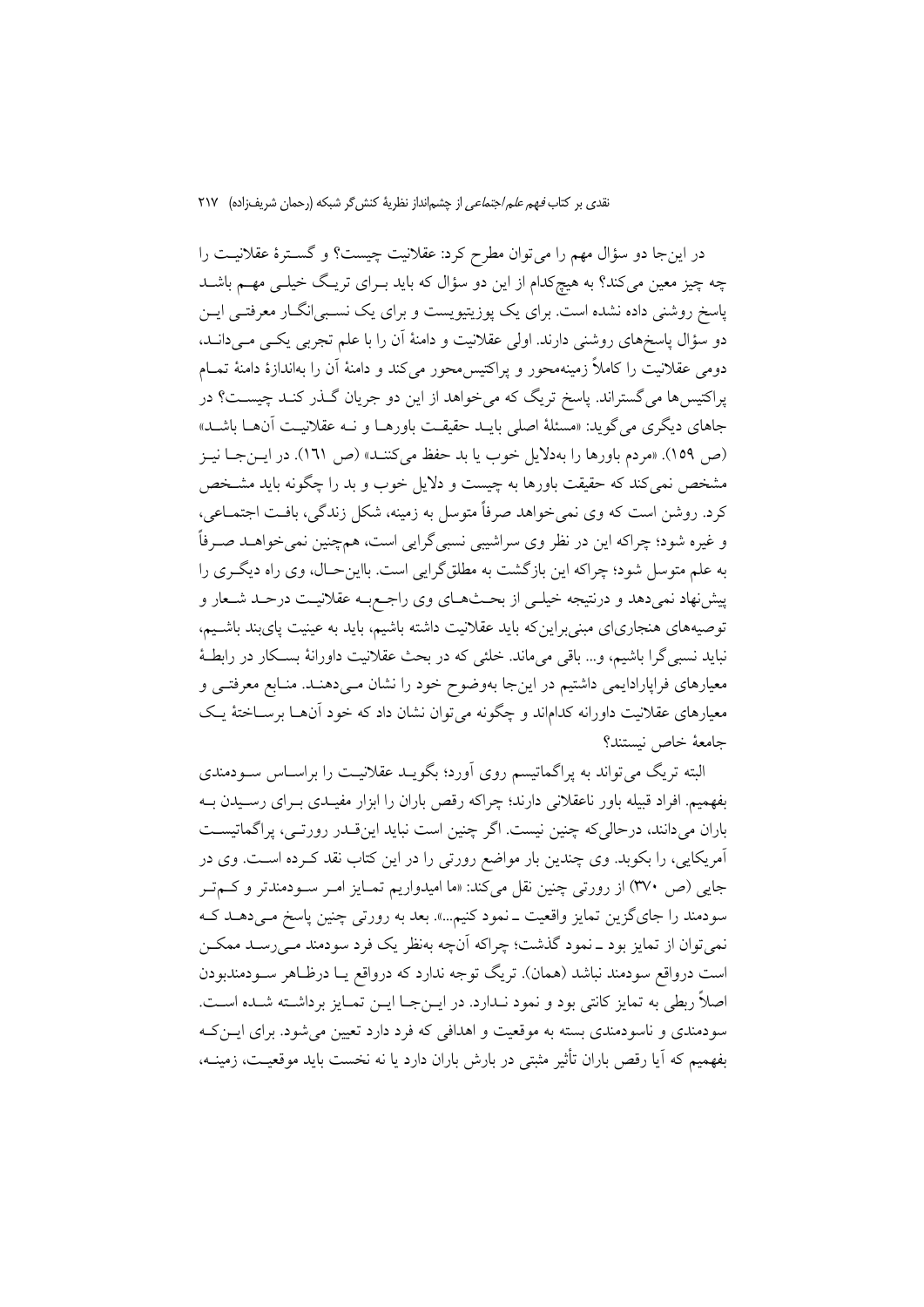اهداف، و علایق افراد آن قیبله را بشناسیم. در اینجا مردمروش شناسی کمک می کند. بعد در داخل خود آن شبکه، اگر تشخیص دادید که رقص باران ابزار مفیدی برای رسیدن بــه بــاران نیست، می توانید تلاش کنید تا دیگران را ترغیب کنید (یـا بـهبیـان لاتـوری علایـق آنهـا را ترجمه کنید) که از این باورشان دست بکشند. اگر تریگ پراگماتیسم را بپــذیرد بایــد بــهتبــع رورتی از پارادایم معرفتشناسی خارج شود، ولی وی چنین نمی کند: «فلسفه بدون پشتوانهٔ يک شناختشناسي [معرفتشناسي] بنيانگرايانه ظاهراً دچار سرگرداني مي شود» (ص ١٤٧).

تریگ گرچـه دغدغـههـای واضـحی دارد، راهکـار روشـنی در اختیـار نـدارد؛ وی نــه مطلقانگاری را می خواهد نه نسبی انگاری را، ولی مسیر سوم روشنی پیش نمـی کشــد. ایــن ابهام گریز وی از نسبی گرایی (و نیز مطلق گرایی) را دشوار می کند. وی نقــد نســبی گرایــی را برای امکان مطالعه و مقایسهٔ بی طرفانهٔ فرهنگهای مختلف ضروری می داند:

«... نسبي گرايي هرگونه فهم علمي فرهنگهــا را غيــرممكن مــي ســازد؛ زيــرا مطالعــه و مقایسهٔ بی طرفانهٔ فرهنگهای مختلف غیرممکن می شود» (ص ۱۲۷).

نسبي گرا مي تواند پاسخ دهد كه اولاً نسبي گرايـي مطالعـه را تســهيل مـي كنـد و كمـك می کند بهشکل بی طرفانهتری یک جامعه یا فرهنگ بیگانه را بشناسید. مردمشناســی کــه فکــر می کند فرهنگهای مختلف نظامهای قیاس ناپذیریاند از کسی کـه فکـر مـی کنـد تنهـا یـک جامعه یا یک فرهنگ حقیقے است و معیارهـای روشـنی بـرای نقـد بقیـه در اختیـار دارد بی طرفانهتر می تواند فرهنگها را بشناسد؛ چراکه مفروضات بدیهی خود را اعمال نمی کنـد. بنابراين، نسبي گرايي امكان فهم و شناخت را نهتنها غيرممكن نمي كند، بلكه تسهيل مـي كنـد. دقت کنیم کـه نـه قیـاسiنایـذیری روششـناختی (بـهعنـوان نتیجـهٔ نسـبی گرایـی) مسـتلزم مفاهمهنایذیری است، نه بالعکس تریگ و بسکار بهدرستی معیارهایی بـرای مفاهمــهیــذیری ارائه می کنند. این به معنای آن نیست که نشان دادهاند که قیـاسiناپــذیری روششــناختی نیــز وجود ندارد. فهم یک چیز است، ارزیـابی و داوری عقلانـی چیــزی دیگـر. ثانیـاً نسـبی گــرا میتواند جوامع را از جهات بسیاری با هم مقایسه کند: از جهت باورها، رسـوم، ابزارهــا، و... او فقط از یک جهت (که البته منظور تریگ و بسکار هم همـین اسـت) نمـی توانـد آنهـا را مقایسه کند: از جهت حقیقت و کذب. او وارد این نوع ارزش یابی نمــیشــود؛ چــون معتقــد است که معیارهای جهانشمولی در اختیار ندارد. اگر تریگ و درکـل واقـع گرایـبی انتقــادی بهدنبال این نوع مقایسه است و نمی خواهد به مطلق گرایی پوزیتیویسـتی هــم برگــردد، بهتــر است بهشکلی روشن معیارهایش را مطرح کند. اگر او روی سرشـت مشـترک انســان تأکیــد کند (که می کند) و بگوید براساس سود و زیان خود انسانها و اینکه انسانها دریـی بقــا یــا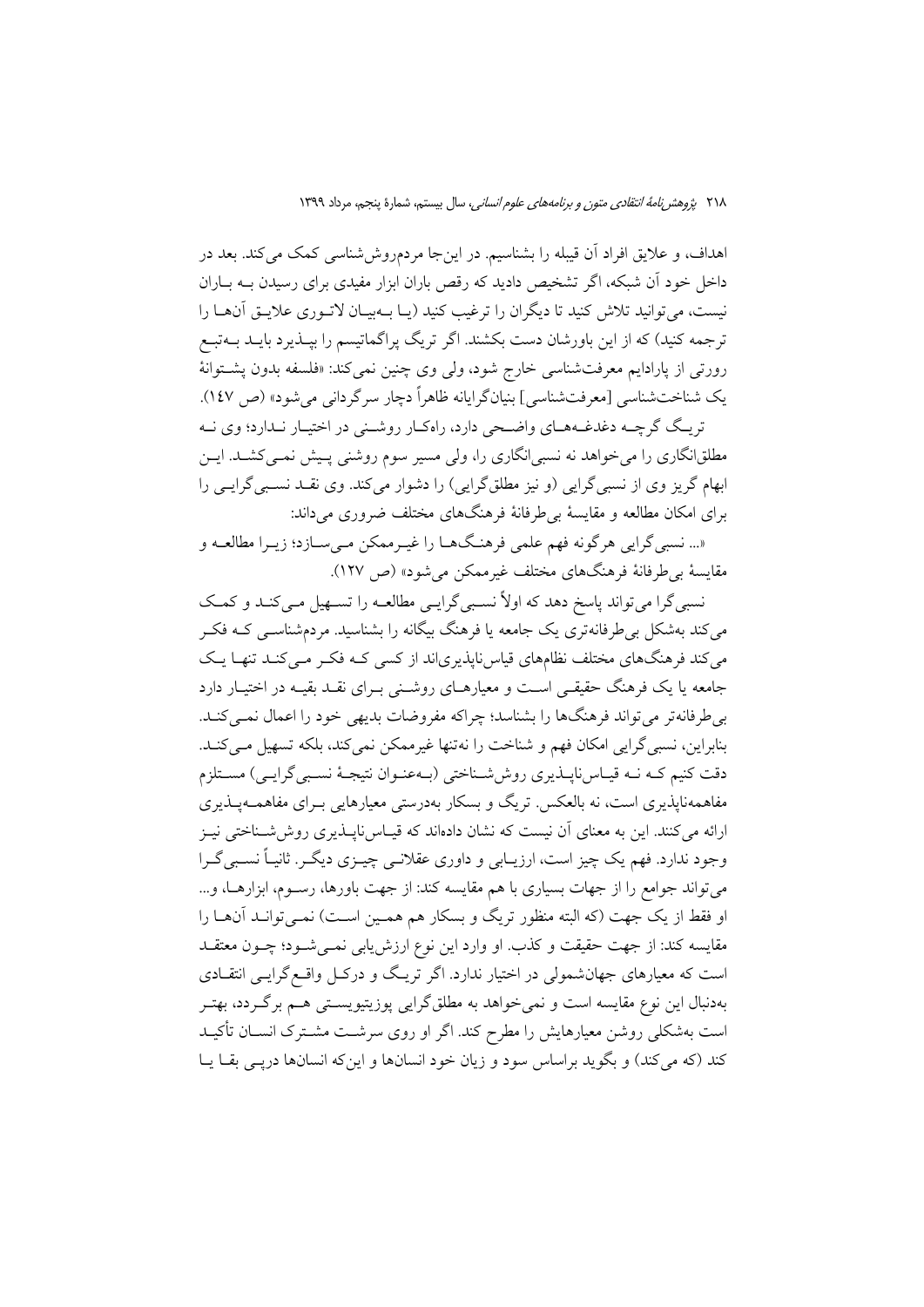وضعیت بهتری هستند (و از زیان و درد گریزاناند) می توان دست بـه داوری و ارزیـابی زد، یس بهتر است پراگماتیسم را جدی بگیرد و در نقــدهایش بــه رورتــی تجدیــدنظر کنــد. اَن معرفتشناسی بنیانگرایانهای کـه تریـگ از آن حـرف مـی;زنـد شـاید درنهایـت بـه همـان مطلق|نگاری دچار آید.

وي همچنين همهٔ نسخههاي نسبي گرايي را بـه بحـث نمـي گـذارد. شـايد نسـبي گرايـي هستی شناختی لاتور راهی برونرفت از مشکلات فوق را پیش روی وی نهـد. نسـبی گرایـی معرفتي فوق (يعنـي نسـبي گرايـي برآمـده از برسـاختگرايـي اجتمـاعي بلـور و بـارنز) در مفروضاتي با خود تريـگ شــريک اســت. يعنــي تفکيــک بــود، نمــود، و يگــانگـي واقعيــت. نسبی گرایان معرفتی معتقدند که معرفتهای قیاس ناپذیری از یـک واقعیـت بیرونـی وجـود دارند که هیچ معیاری برای داوری میان آنها وجود ندارد. معرفتها نمودهـایی از یـک بـود (نومن) بيروني هستند. لاتور از معرفت درمقابل واقعيت بحث نمي كند، بلكه معتقد است كـه آنها واقعیت ــ معرفتها (یا طبیعت ــ فرهنـگ۱مــا)ی متفــاوتی انــد (Latour 1993). درســت است کـه آنهـا از جهـت حقیقـت و کـذب مقایسـه نمـیشـوند، امـا از جهـت مهـمتـری قیاسپذیرند: از جهت قدرت و استحکام شبکهای آنها. اگر از کوون، بلور، و بـارنز بپرسـیم چه مقایسهای می توانند میان نجوم بطلمیوس و نجوم کیرنیک انجام دهند خواهند گفت ک آنها قیاس ناپذیرند یا خواهند گفت که ما چون، خود، در نظام کیرنیکسی هستیم کیرنیک را حقیقی میدانیم. لاتور میگوید قدرت و استحکام شبکهٔ کپرنیک از بطلمیوس بیش تر است؛ چراکه متحدان انسانی و غیرانسانی بیش تری دارد و آنها محکـم بـههـم گـره خـوردهانــد و زنجیرهٔ مستحکمی را ساختهاند. در اینجا، چون ما خود غیرانسانها (یعنی زمـین، سـتارگان، سیارهها، میکروبها، الکترونها، و...) را نیز داخل شبکه میدانـیم وجـه واقـع گرایانـهای کـه مدنظر تريگ هست حفظ مى شود. قدرت شبكهٔ كيرنيک فقط از متحدان انسانى اش نمى آيــد، بلکه ناشی از متحدان غیرانسانی اش نیز است. درمقابل، بطلمیوس بسیاری از متحـدانش را از دست داده است و بعضی از متحدان غیرانسانی اش نقش های دوگانه بازی می کننـد و چنـدان سرسیرده و وفادار شبکهٔ او نیستند. بااین حـال، بعیــد نیســت کــه ایــن شــبکه یـس از مــدتی بههمت متحدانی جدید قدرت دوبارهای بگیرد. فرق یک ســاختمان تــازهســاز دربرابـر یــک مخروبه این نیست که اولی صـادق اسـت و دومـی کـاذب، بلکـه در ایـن اسـت کـه اولـی (دستکم فعلاً) مستحکمتر و قویتر از دومی است. البته هزینهای که این کـار بـرای تریـگ دارد اين است كه از واقع گرايي انتقادي فاصـله بگيـرد؛ چراكــه در ايــن واقــع گرايــي «يــک» واقعیت درمقابل چندین نظام معرفتی که نسبیتی بین آنها برقرار است قرار داده می شود.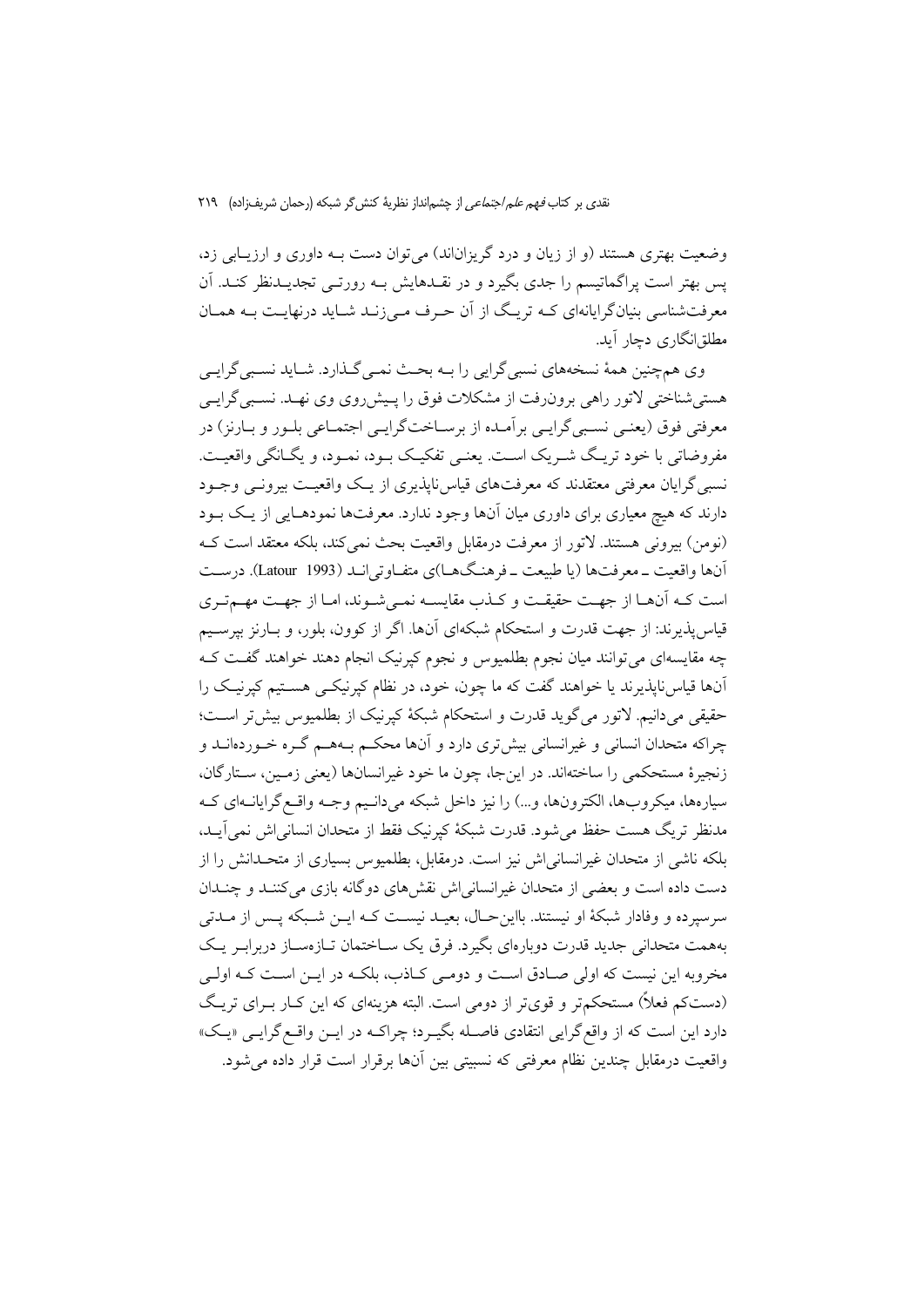### ٥. نتيجه گيري

چنانکه مفصل بحث کردیم، تریگ بهخوبی دیدگاه مطلقانگارانهٔ پوزیتیویسم و نیز برخــی از دوگانگیهای رایج در علوم اجتماعی ازجمله فردگرایی ــ جمع گرایـی را بــهنقــد مــیکشــد. بااینحال، ازآنجاکه بستر معرفتی تریگ واقع گرایی انتفادی بسکار است، مشکلات اصلی وی را نیز بهارث برده است. او همانند بسکار می خواهد بهمـدد مفهـوم عقلانیـت داورانــه از مطلق گرایی و نسبی گرایی گذر کند و راه را برای عقلانیت غیرمطلقانگــار و غیرنســبی|نگــار باز کند. بااین حال، وی معیار یا سنجهای برای این عقلانیت داورانه ارائــه نمــی دهــد. بــهنظــر می رسد اگر تریگ بخواهد از مشکلاتی که بحث کـردیم بـهسـلامت بگـذرد ناچـار اسـت یراگماتیسم و نیز نظریهٔ کنش گر شبکه را جدی بگیرد. وی گرچــه مســتقیماً از عمــل گرایــی سخن نمي گويد و در جاهايي عمل گرايي رورتي را نقد مي كند، بحثهايش دربـارهٔ سرشـت انسانی وجهی عمل گرایانه دارد. توجه به زیستشناسی انسان و این کـه چـه چیـز درجهـت حفظ و بقای فرد یا جامعه است توجهی عمل گرایانه است. همچنین، نظریهٔ کنش گـر شـبکه می تواند دغدغهٔ تجربهگرایانه و نیز واقعگرایانهٔ وی را تأمین کند، بــدون ایــنکــه دردســرهای بقیه دیدگاهها را داشته باشد. براساس بحثهایی که داشتیم، می تـوان گفـت کـه ایـن کتـاب گامی بهییش است، اما نه گامی چندان بلند.

### يي نوشتھا

- ا. ضدواقع گرايي (anti-realism) را مي توان زيرمجموعهٔ ناواقع گرايي دانست. ٢. به اين معنا كه در اين نوع از استدلالها ما از معلولها بـهسـوى علـتهـا حركـت مـى كنـيم يـا بازمي گرديم. اين نوع استدلال معمولاً با اسـتدلال فراروانــه (abductive) و اسـتنتاج بهتـرين تبيـين يكي انگاشته مي شود. بااين حال، هرچند ميان اين سه نوع استدلال قرابتهايي هست تفاوتهاي مهمي با هم دارند (see McAuliffe 2015; Chiasson 2005).
	- ۳. برای بحثهای تفصیلی تر در این زمینه بنگرید به Isaksen 2016.
- ٤ بسكار (1987) از توان تبيين گرى بيش تر (greater explanatory power) به عنوان يك معيــار ارزيــابي در عقلانیت داورانه سخن می گوید. ایــن معیــار برگرفتــه از روششناســی برنامــههـای پژوهشــی لاكاتوش است (Isaksen 2016: 250).
- ٥. و البته برساختگرايان اجتماعي بههيچوجه چنين ادعـايي را نمـي پذيرنـد. مـثلاً بنگريــد بــه Bloor 1999: 134-135